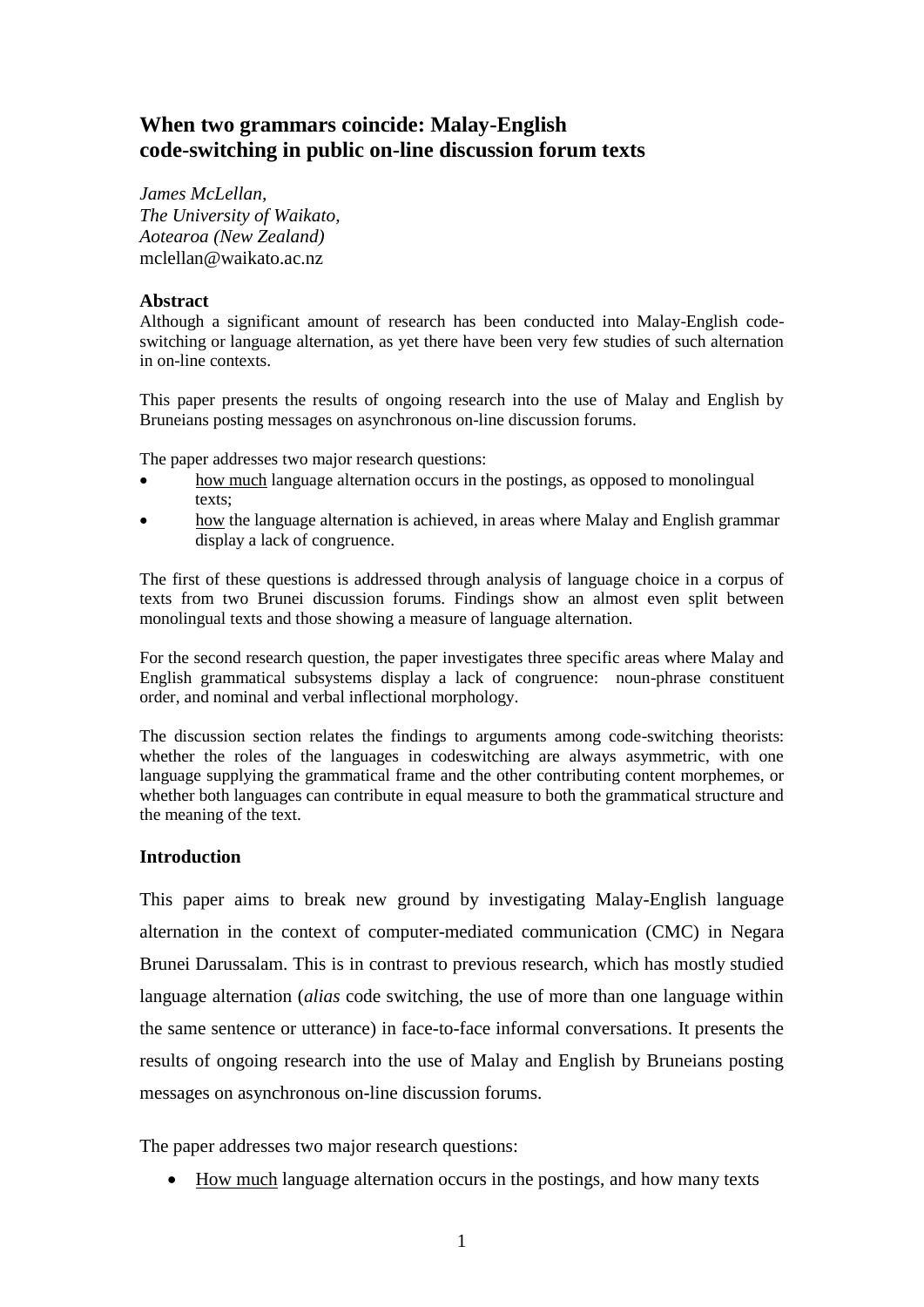are monolingual Malay or English?

 How is the language alternation achieved, especially in areas where Malay and English grammars display a lack of congruence?

As well as the narrow focus on the grammar of language alternation, patterns of language choice are investigated in order to address both these research questions. Language choice refers to whether the participants choose Malay or English for their online postings, whilst lexical choice is the question of which language they choose for referring to the same item in a series of related postings. This discourse-pragmatic analysis is seen as complementary, as it situates the texts in their sociocultural context of the CMC output of Malay-English bilingual Bruneians.

### **Theories of language alternation**

Among a number of theoretical approaches which have been devised to account for code mixing and code switching, the Matrix Language-Frame (MLF) model, originally outlined by Myers Scotton (1993), has proved one of the most durable. This model posits a Matrix Language, which supplies the morphosyntactic frame, and an Embedded Language, which is the source for lexis. Through a series of restatements and refinements of the MLF theory, the basic asymmetry in the roles of the languages is consistently asserted (e.g. Myers Scotton, 1997, p. 247; Myers Scotton, 2002, p.15; Myers Scotton, 2006, pp. 243-250).

Bentahila and Davies (1998), however, claim that the relationship between the contributing languages is not necessarily asymmetric, and that both languages can play an equal part in contributing to the morphosyntax of code-mixed texts. This is exemplified with reference to French and Moroccan Arabic mixed text. Jacobson (2001a) provides further examples of equal mixing in Spanish-English and Malay-English texts, and proposes that the term 'language alternation' (LA) be applied in such instances.

Jacobson (2001b), in a study of the pragmatics of Malay-English code switching in Malaysia, makes an important claim about grammatical structure in noun phrases:

 <sup>…</sup>where both languages are joined together, it is often the Malay grammatical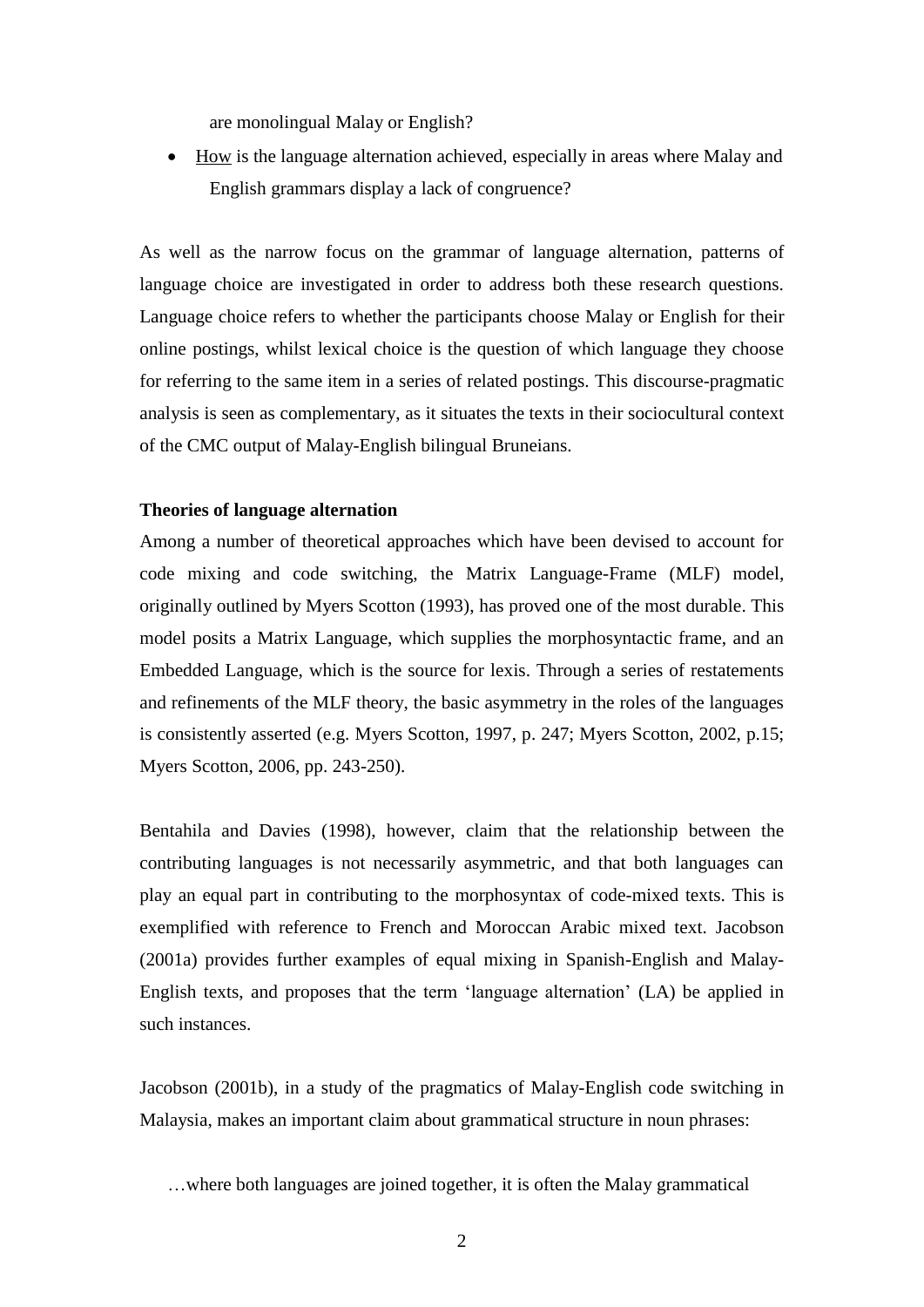structure that determines the outcome, as in *kategori interdisciplinary, kursus major, grade yang baik, thought ini* where speakers follow in all instances the Malay word order of adjectives following, and not preceding, nouns.

(Jacobson, 2001b, p.189)

The questions of equal and unequal LA, and the more specific question of noun phrase structure, are further investigated in this paper. Instead of the Matrix-Embedded language asymmetry at the level of the "projection of complementizer" used by Myers Scotton (2002, pp. 54-57), texts are classified as either 'main language-Malay' or 'main language-English', by means of a word-count similar to that used by Bentahila and Davies and by Jacobson.

#### **The context: CMC in Negara Brunei Darussalam**

Negara Brunei Darussalam (henceforth Brunei) is a Malay Islamic monarchy on the north-west coast of the island of Borneo, with a total population of 393,600, [\(http://www.world-gazetteer.com,](http://www.world-gazetteer.com/) accessed 2 March 2006). Malays and other indigenous groups form about 73% of this total, with 15% Chinese and 12% 'others', mostly expatriate workers. Malay (Bahasa Melayu) is the national and official language, and the main lingua franca, although English also fulfils this function in some commercial domains, especially in the national capital, Bandar Seri Begawan.

Since 1985, one year after the resumption of full independence, a bilingual system of education has been in place, with some subjects studied through the medium of Malay and others through English-medium. The proportion of English-medium subjects increases as students progress through the system from primary to tertiary level. Thanks to its advanced level of economic development, fuelled by exports of oil and natural gas, Brunei has a high level of internet connectivity.

Public online discussion forums have been available to Bruneians since the late 1990s, and are seen as a medium where current affairs can be discussed more openly, compared to other avenues such as letters to the editor in the print media. Participants prefer to use pseudonyms, especially when discussing topics which may be perceived as sensitive by regulatory authorities. A fuller description of the Brunei sociolinguistic context and the role of online discussion forums can be found in McLellan (2005), chapters 1 and 2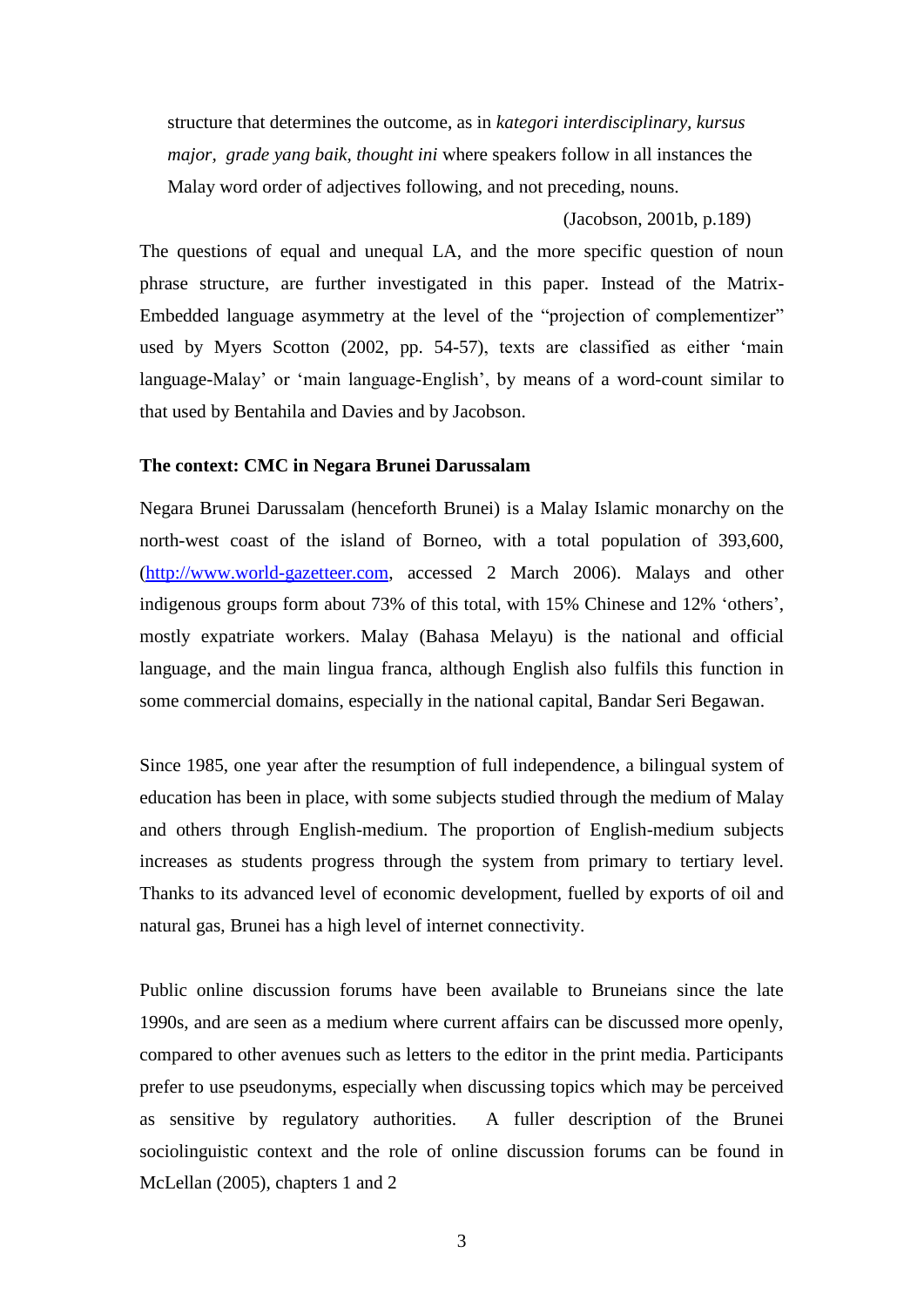### **Methodology and rationale**

A corpus consisting of 211 messages posted on the 'Bruclass' and 'Brudirect' online discussion forums is analyzed in terms of grammatical and discoursal features, in order to determine the roles played by each of the contributing languages.

Initially the messages are classified into five categories, comparable to those used by Jacobson (1996, p. 85) for code-mixed spoken interaction. These comprise

- monolingual English  $(E-)$
- main language-English with some Malay (ML-E)
- equal language alternation of Malay and English  $(=LA)$
- main language-Malay with some English (ML-M)
- monolingual Malay (M-).

This broad classification enables an overview of language choice over the whole corpus.

For more detailed investigation, grammatical analysis is conducted at the level of the syntactic group, approximating to the clause. This investigation focuses on three areas where there is a lack of congruence, as defined by Sebba (1998), between Malay and English. These areas are

- noun phrase structure
- pluralization of nouns
- verb inflections

A corpus-based approach to the study of Malay-English alternation allows more systematic investigation of the regularities and recurrent patterns, and leads to more substantial findings, beyond a mere statement of fact that LA does occur in Brunei online discussion forums. This reduces the risk inherent in making statements about constraints and about possible switching points based on limited evidence, as these statements can be challenged by reference to a single counterexample. Use of a corpus also allows for attention to be paid to monolingual postings, not just to extracts from texts showing complex patterns of LA.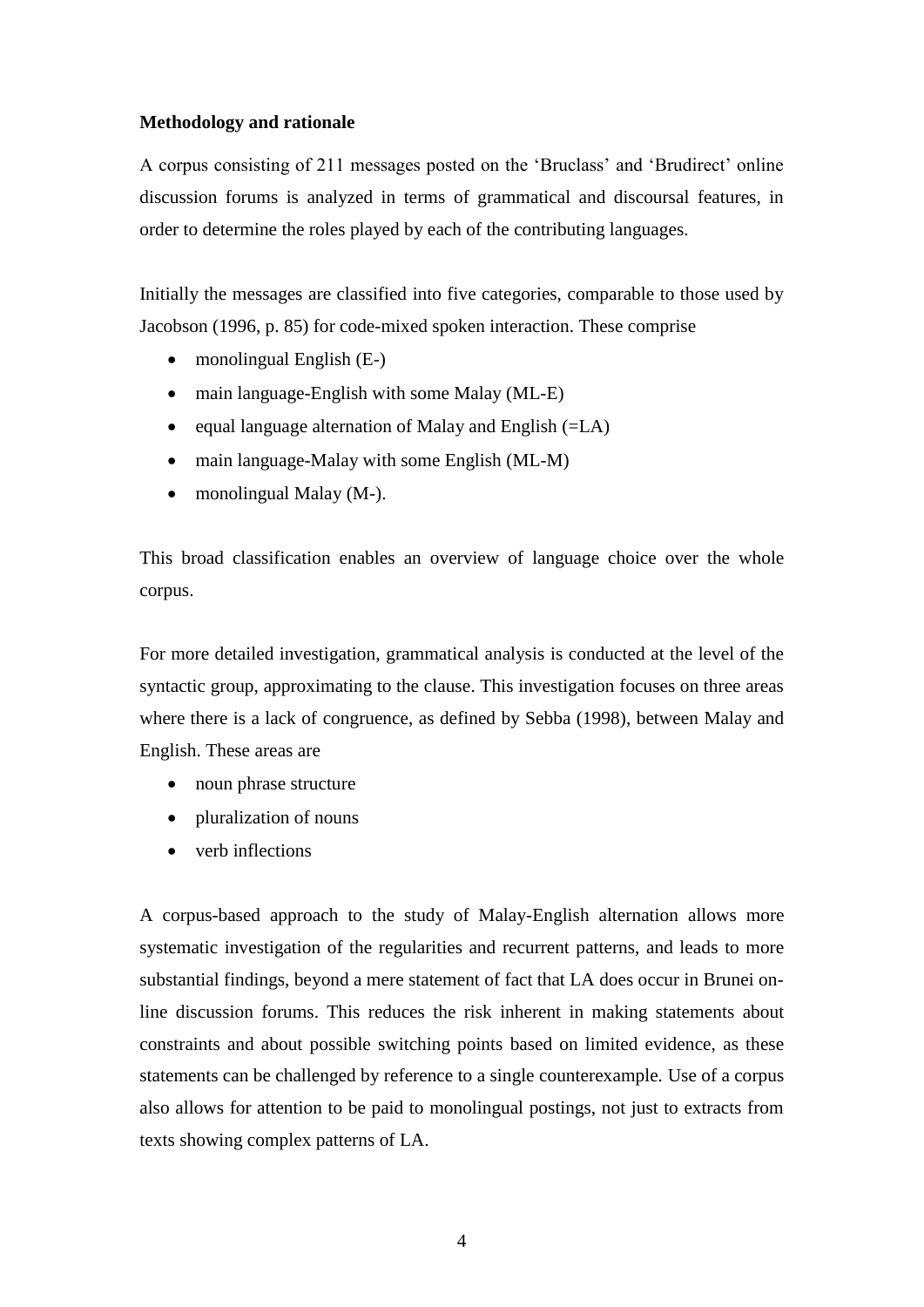The perspective is then broadened to address questions of language choice and lexical choices within postings and within threads of postings on the same or related topics. Threaded sequences, where an initial posting on a new topic generates a series of responses, are a feature of discussion forums in the CMC domain.

# **Findings**

# Overview – Tabulations

Table 1 gives information about the four 'tranches' of postings from two websites: Bruclass (accessible via [http://www.bruclass.com/,](http://www.bruclass.com/) then clicking on 'Asian community'), and Brudirect / Have your say [\(http://www.bruneidirecthys.com/hys/index.php\)](http://www.bruneidirecthys.com/hys/index.php)

# Table 1

# *Data Sets 1, 2, 3 & 4*

| Set no.                     | Source           | Dates                   | Number<br>of    | Total word-count |
|-----------------------------|------------------|-------------------------|-----------------|------------------|
|                             |                  |                         | <u>postings</u> |                  |
|                             | <b>Bruclass</b>  | 14/2/2001-24/2/2001     | 64              | 7,686            |
|                             |                  |                         |                 |                  |
| $\mathcal{D}_{\mathcal{L}}$ | <b>Brudirect</b> | 16/8/2001-18/8/2001     | 61              | 7,363            |
|                             |                  |                         |                 |                  |
| 3                           | <b>Bruclass</b>  | $1/12/2001 - 5/12/2001$ | 46              | 11,168           |
|                             |                  |                         |                 |                  |
|                             | <b>Brudirect</b> | $2/12/2001 - 5/12/2001$ | 40              | 5,296            |
|                             |                  |                         |                 |                  |
|                             |                  | Totals:                 | 211             | 31,513           |

Analysis of these 211 posting texts yields the following breakdown:

# Table 2

# *Presence / Absence of LA in Whole Corpus of 211 Postings*

| Language classification            | Number of postings | % of total |
|------------------------------------|--------------------|------------|
| English only (E-)                  | 83                 | 39.3       |
| Main-language English (ML-E)       | 36                 | 17.1       |
| $=$ Language Alternation ( $=LA$ ) | 12                 | 5.7        |
| Main-language Malay (ML-M)         | 57                 | 27.0       |
| Malay only (M-)                    | 23                 | 10.9       |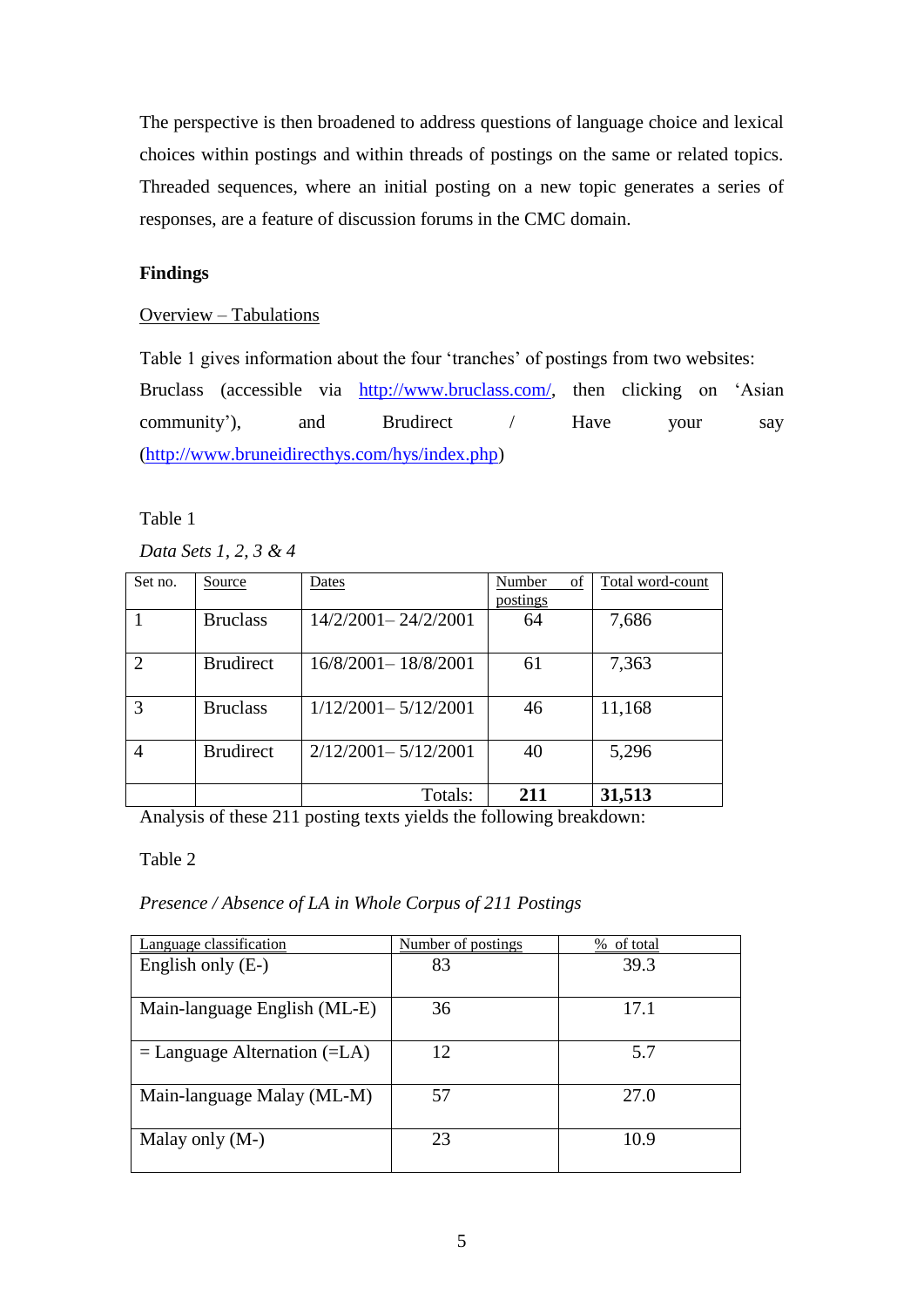Over the whole corpus there is a predominance of English over Malay as the choice for the main language, 56.4% to 37.9 %. In terms of monolingual against mixedlanguage postings there is an even split, 106 E- and M-, as against 105 showing some measure of alternation between languages.

On the basis of the findings outlined in Table 2, the presence of some degree of LA is the norm for ML-Malay postings, whereas monolingual English is the norm for ML-English postings, although a substantial minority of these show some form of LA.

The total of postings classified as '=LA' may appear small, but this is due to the counting system adopted, which sets strict criteria for inclusion. If the total of monolingual Malay or English groups (clauses) outnumbers the monolingual groups in the other language plus the mixed groups, then the text is designated ML-M or ML-E. Where this does not occur, then it is classified as =LA.

An example is text 2.58 in the corpus. This has eleven English-only groups, three mixed groups and nine Malay-only groups, and is thus classified =LA, since the mixed and Malay-only groups (12) together total more than the English-only groups:

#### $[1]$ <sup>1</sup>

 *Auction stuff: Frankly speaking*,/<sup>1</sup> baiktah jangan dibali barang2 good-DM NEG-IMP PASS-buy RDP-thing

yg kena  $\frac{1}{2}$  *auction* /<sub>3</sub> atu, bukannya apa  $\frac{1}{4}$ *, if we buy them, in a way, we are* **REL PASS** DEM, NEG-3s-POSS what

*helping those who have used*  $\frac{1}{5}$  duit ketani  $\frac{1}{6}$  *for their personal interest, to* money 1pi-POSS

*pay for their debts./* 7 Mana tia yang dulu\ $_8$  *the famous* / $\frac{1}{97}$  org atu? Where DM REL before ABBR-person DEM

 Inda kedengaran.\ <sup>10</sup> *Has the trial started?? It's so sad, isn't it, how our beloved* NEG hearing

*country* /<sub>11</sub> jadi cemani. become like-DEM

 Frankly speaking, it's better not to buy the things that are being auctioned, isn't it right, that if we buy them, in a way, we are helping those who have used our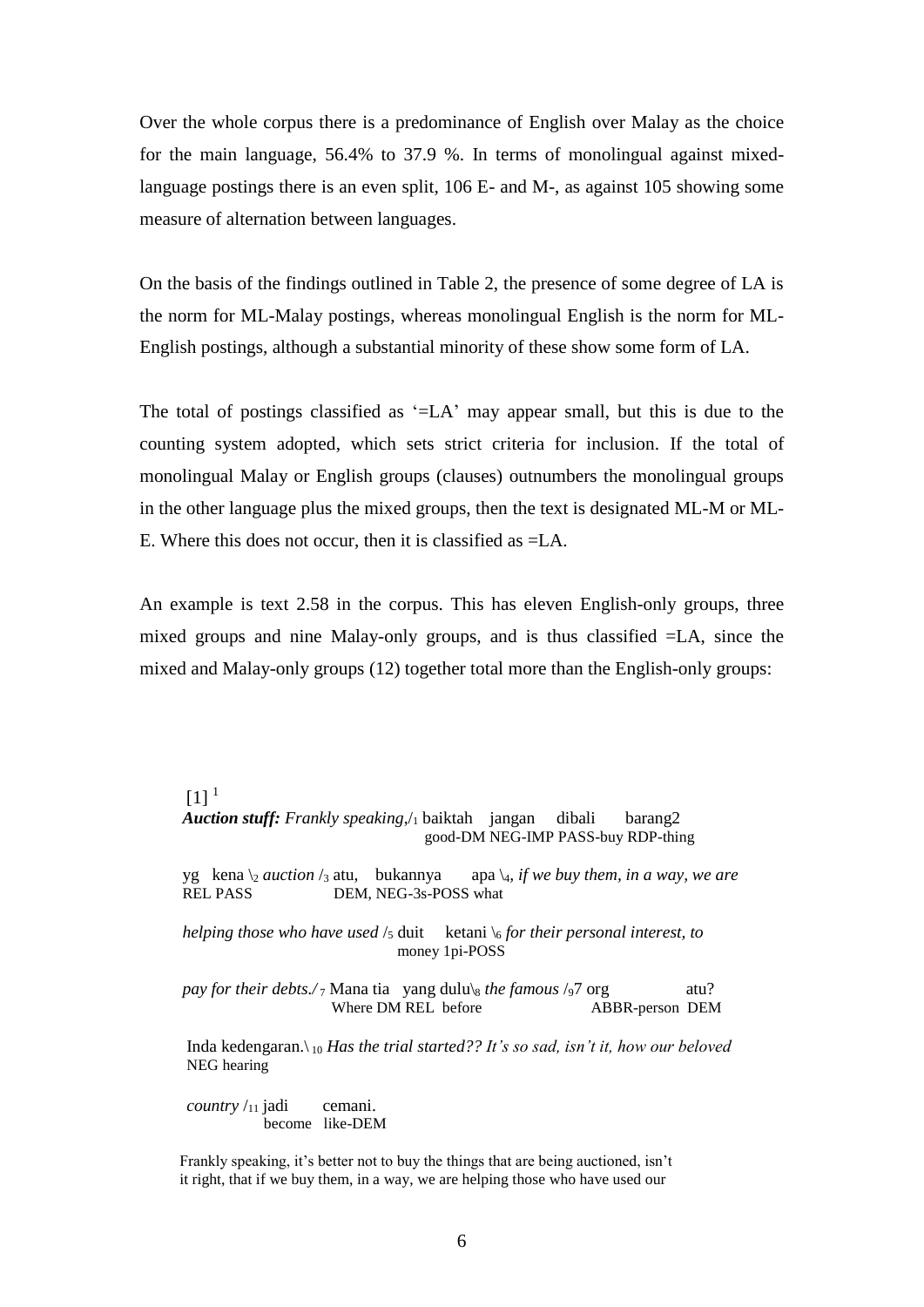money for their personal interest, to pay for their debts. Wherever are the famous seven people from before? We don't hear of them anymore. Has the trial started? It's so sad, isn't it, how our beloved country has come to this.

(Data source, posting 2.58)

<sup>1</sup>: See endnote for abbreviations and glossing conventions used in this paper

# **Analysis of three areas of non-congruence between Malay and English**

Analysis is conducted across three areas where the grammar of Malay is not congruent with that of English. These are

- i) noun phrase structure
- ii) pluralization of nouns
- iii) verb inflections

# Noun phrase structure

In text 2.58 cited above, the mixed sentence "Mana tia yang dulu *the famous* 7 org atu? (translation: Wherever are the famous seven people from before?) " contains two switching points, before and after the English determiner and adjective. The mixed noun phrase shows the English modifier-head structure with the English determiner and adjective preceding the Malay noun ('org', an abbreviation for 'orang', 'people'). But also evident is the Malay modifier-head pattern, with the Brunei Malay demonstrative adjective ('atu') following the head noun. Hence it is an instance of the grammar of both languages operating at phrase level.

Within the whole corpus as a whole there is a general tendency for noun phrases to predominate as alternation environments, and there are examples which show the Malay and the English constituent order. The figures are given in Table 3.

Table 3

*Mixed noun phrases*

| Noun phrase types                                                        | <b>Tokens</b> |
|--------------------------------------------------------------------------|---------------|
| English noun phrases with English modifier-head word order in $\vert$ 54 |               |
| Main-language Malay environments                                         |               |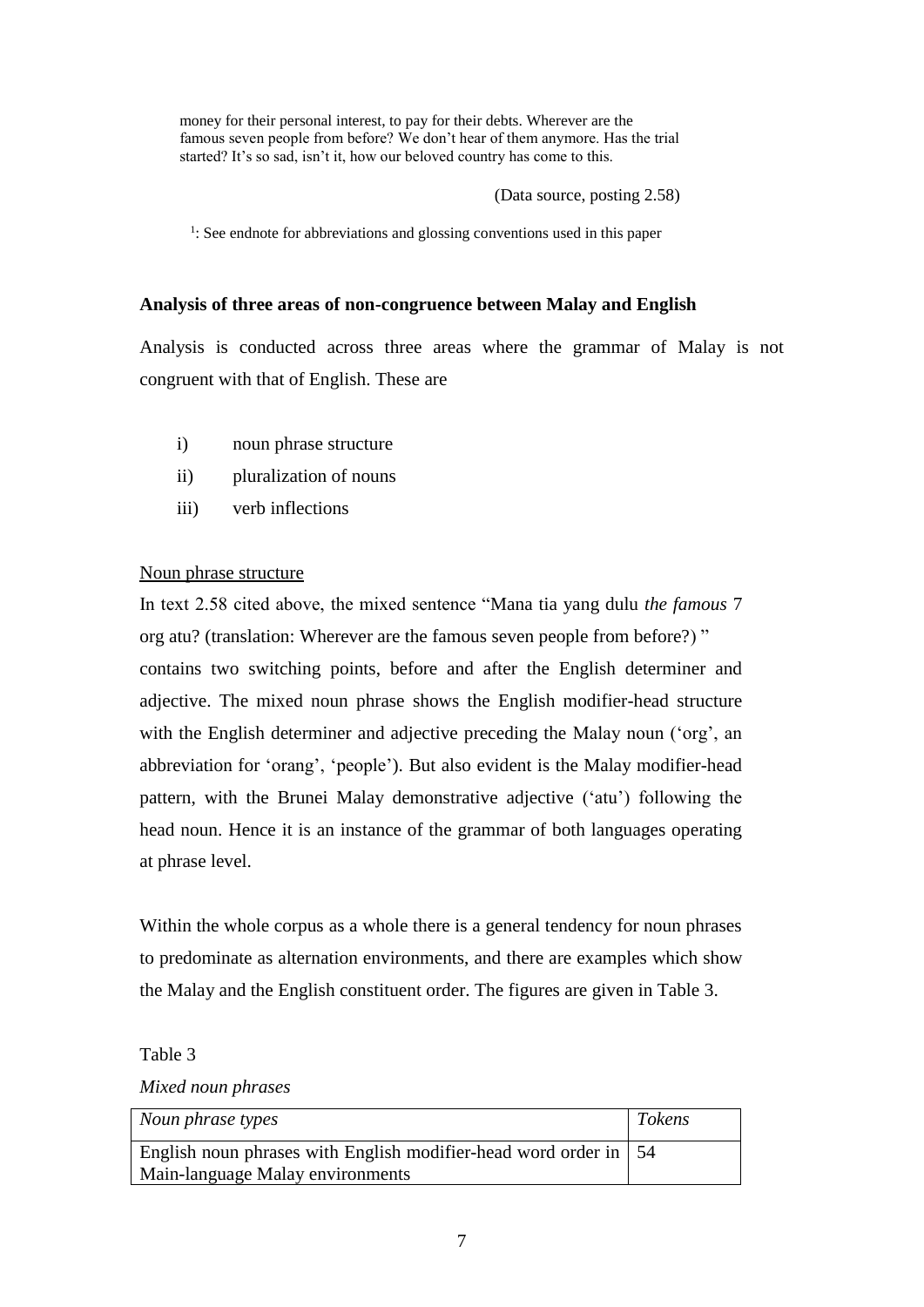| English noun phrases with Malay head-modifier word order in $\vert$ 29 |    |
|------------------------------------------------------------------------|----|
| Main-language Malay environments                                       |    |
| Malay noun phrases in Main-language English environments               | 13 |

These figures are consistent with the overall pattern of fewer Malay insertions in main language-English text, as compared to English insertions in main language-Malay text.

- [2] Examples of English NPs retaining the modifier-head order in main-language Malay environments
- a] *Public transport* balum lagi *effective* not yet again

public transport is not yet effective,  $(1.8)$ 

b] *Economic talk* mu ani isi nya manis manis 2sPOSS DEM content 3s-POSS RDP-sweet

the content of your economic talk is very sweet, (3.6)

c] *carrying capacity* kitani *overloaded* sudah 1piPOSS already

our carrying capacity is already overloaded, (3.7)

It is evident that these are set phrases which collocate strongly. For [2a], the Malay translation equivalent 'pengangkutan umum', which occurs elsewhere in other Malay texts, would be a possible alternative choice. In all three examples here, it is noticeable that even with the English modifier-head NP structure, the influence of Malay grammar is also evident through the absence of a copula-verb. Hence these extracts are also examples where both languages are making contributions to the grammatical structure.

- [3] Examples where English constituents occur with the Malay head-modifier order
- a] Inda jua baik kalau kitani karang pepacah balah pasal *issue terrorists* atu NEG also good if 1pi later broken quarrel because DEM

It's not good if we're going to be in conflict over the terrorists issue, (3.15)

b] *…*dalam pemajuan ekonomi *(particularly* bisnes *global).*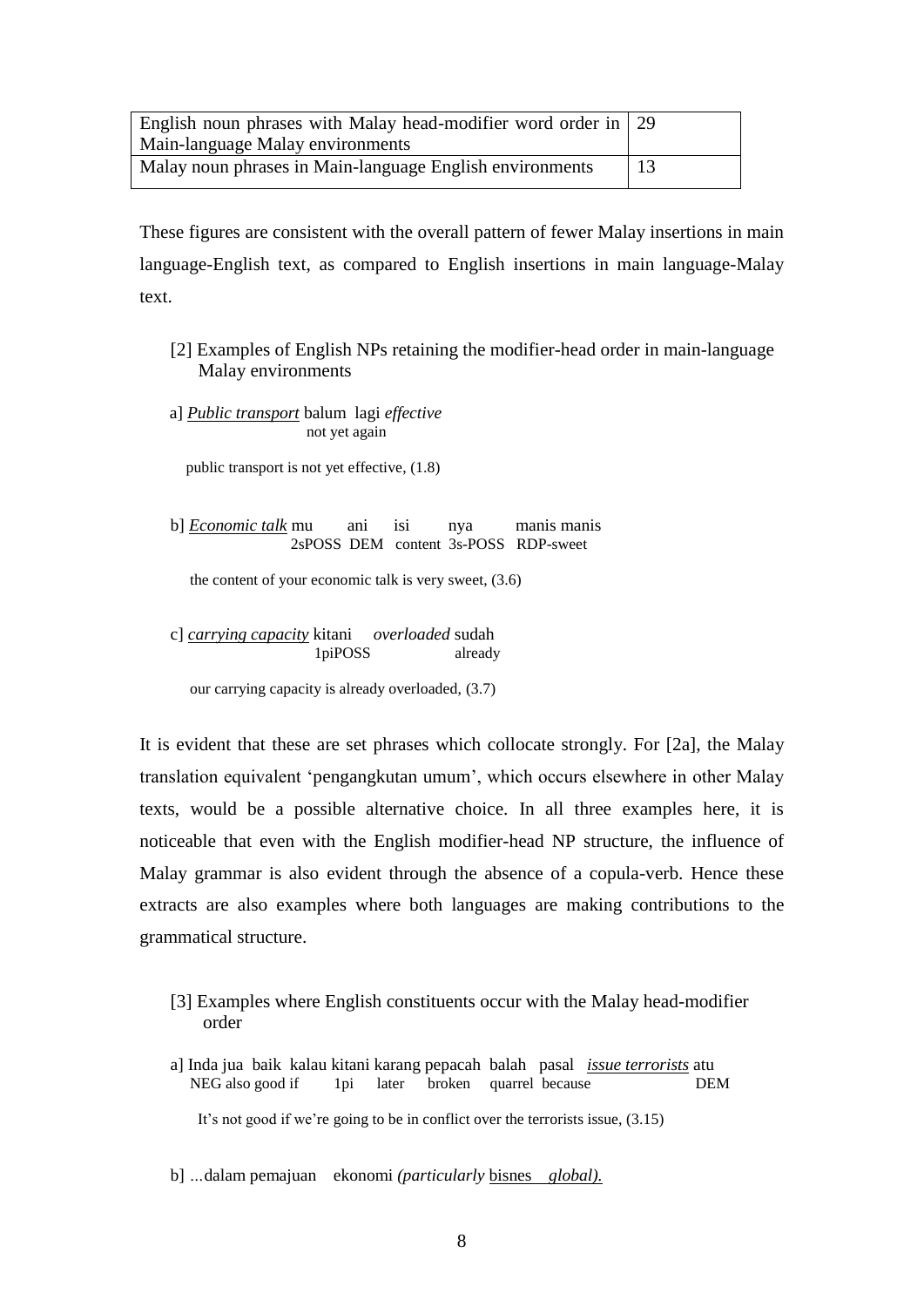|  | development economic |  |  | business |
|--|----------------------|--|--|----------|
|--|----------------------|--|--|----------|

… in economic development (particularly global business), (3.27)

c] Kalau kan melihat *body sexy* bolehlah. If FUT AV-see can-DM

If you want to see sexy bodies you can, (4.4)

Example 3b] here is particularly striking, as the NP in parentheses "bisnes *global*" is preceded by an English intensifier, "particularly". "Bisnes" and "ekonomi" are classified as Malay borrowings from English, since they display assimilation to Malay orthography.

Malay NPs in main-language English environments occur less frequently in the corpus. Examples include

[4]

a] *BAN* pasar malam market night

Ban the night market, (1.26)

b] *Concept* MIB *had suppressed certain group of individual especially* puak2 lain RDP-group other

 the MIB concept has suppressed a certain group of individuals, especially other ethnic groups,  $(3.39)$ 

c] *…and there is no more* bangsa melayu race Malay

and there is no more Malay race, (3.41)

Comparable to the examples in [2], these are all set phrases in Malay which collocate closely. "Pasar malam" occurs frequently in English speech among expatriates resident in Brunei in preference to the English equivalent 'night market'. "Puak2 lain" shows the use of the numerical abbreviation for the plural reduplication: in more formal written text this would appear as "puak-puak lain". 4b] and 4c] are further examples where both grammatical systems are operating. "Concept MIB" shows head-modifier NP order in 4b]; in 4c] "bangsa melayu" is a complement to the English copula verb.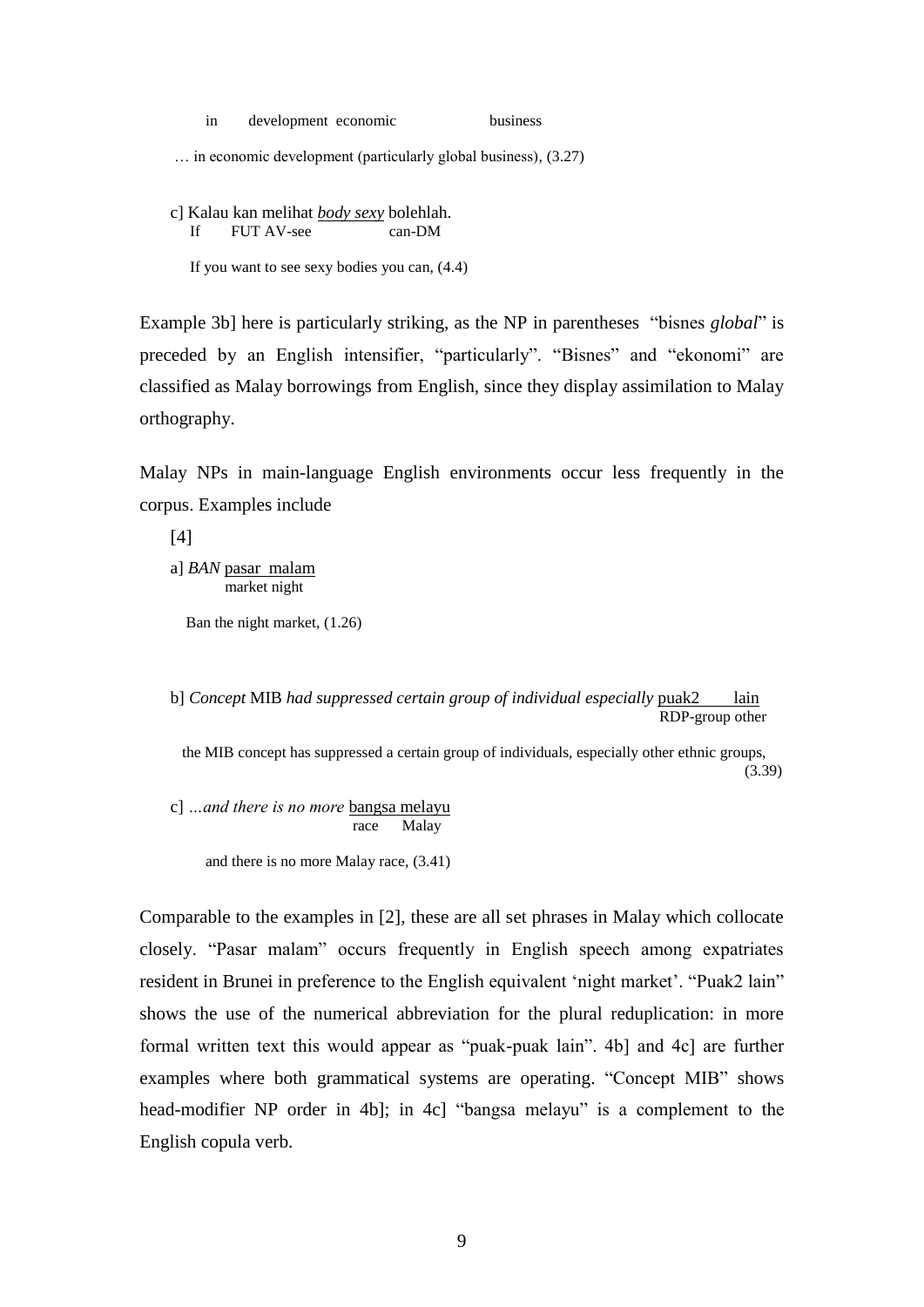### Pluralization of nouns

With plural marking of nouns, there is a comparable pattern of variability. There are fourteen examples where the English plural –s morpheme is retained on English nouns in main language-Malay contexts, and eleven examples where Malay reduplication is used with English nouns. In other places, on twelve occasions in total throughout the corpus, the plural morpheme is absent, thus resulting in the occurrence of unmodified 'bare' nouns. This is to be expected, as reduplication in Malay is not obligatory and tends not to occur when plural reference is retrievable from the discourse context. The corpus shows no examples of English plural morphemes affixed to Malay nouns.

Table 4

*Pluralization of nouns*

| Plural marking                                                 | <b>Tokens</b> |
|----------------------------------------------------------------|---------------|
| English nouns with $-s$ in main language-Malay contexts        | 14            |
| English nouns with Malay reduplication in main language-       | -11           |
| Malay contexts                                                 |               |
| 'Bare' English nouns phrases with plural reference in main     | 13            |
| language-Malay contexts                                        |               |
| Malay nouns with English $-$ s plural in main language-English |               |
| contexts                                                       |               |

Examples  $5a$ ] –  $5c$ ] show the English plural –s morpheme being retained on English nouns where the main language of the sentence and the text is Malay.

- 5] Retention of English plural morpheme (-s) in main language Malay environments
- a] Jangan tah sabut *benefits* keraja'an Brunei NEG-IMP DM mention government

Don't mention the benefits to the Brunei government, (3.1)

b ] Kalau ada *expats* yang angan2 kan duduk di *position* #1, …. If have REL RDP-aspire DM sit in

If there are expats who aspire to occupy the #1 position,...  $(3.1)$ 

c] Sudah tah banyak *rides* yang rosak,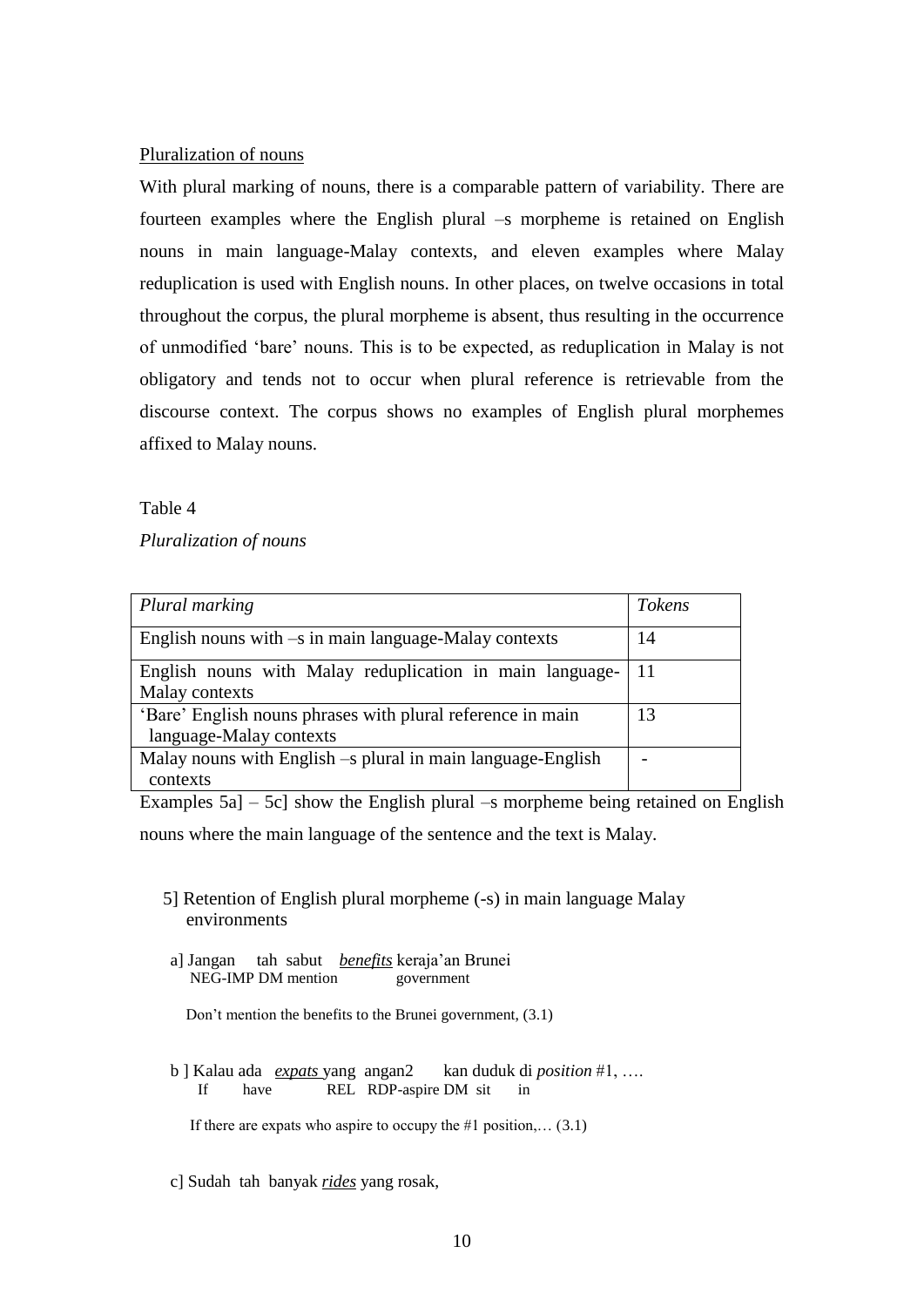already DM many REL broken

There are already many rides not working, (4.34)

In these extracts, the English plural nouns 'benefits', 'expats' and 'rides' occur in contexts where the grammatical frame is supplied by Malay. In 6a] – 6c], the Malay plural marker, reduplication of the noun signaled by the figure '2' in the text, is used with English nouns. These would thus be read as "manuscript-manuscript", "issueissue", and "value-value".

6] Malay plural reduplication used with English nouns

- a] …seperti *manuscript*2 atu. like DEM
	- …like those manuscripts. (2.57)
- b] Tuduh menuduh, dan sampai tia tekeluar *issue*2 *sensitive* ugama. RDP-accuse and reach DM AV-arise religion

Making accusations to such an extent that sensitive religious issues arise. (3.15)

- c] …, tapi *value*2 yang positif seperti kehalusan… but REL positive like refinement
- … but values which are positive such as refinement…(3.28)

Example 6c] here shows the Malay head-modifier order in the mixed NP. The examples in 7], by contrast, are not marked for pluralization in either language, and hence appear as 'bare nouns'. The plurality is retrievable semantically from the context.

7]

a] BUKAN UNTOK SIMPAN *ACCOUNT* ORANG ORANG ISLAM NEG for keep RDP-person Islam

not for holding the accounts of people of the Islamic faith, (1.9, capitalization in original)

b] Saya ada terbaca dalam lain lain *site* have AV-read in RDP-other

I have read this in other sites, (2.7)

#### c] Membuat kurrikulum, membuat *exercise*, membuat *test*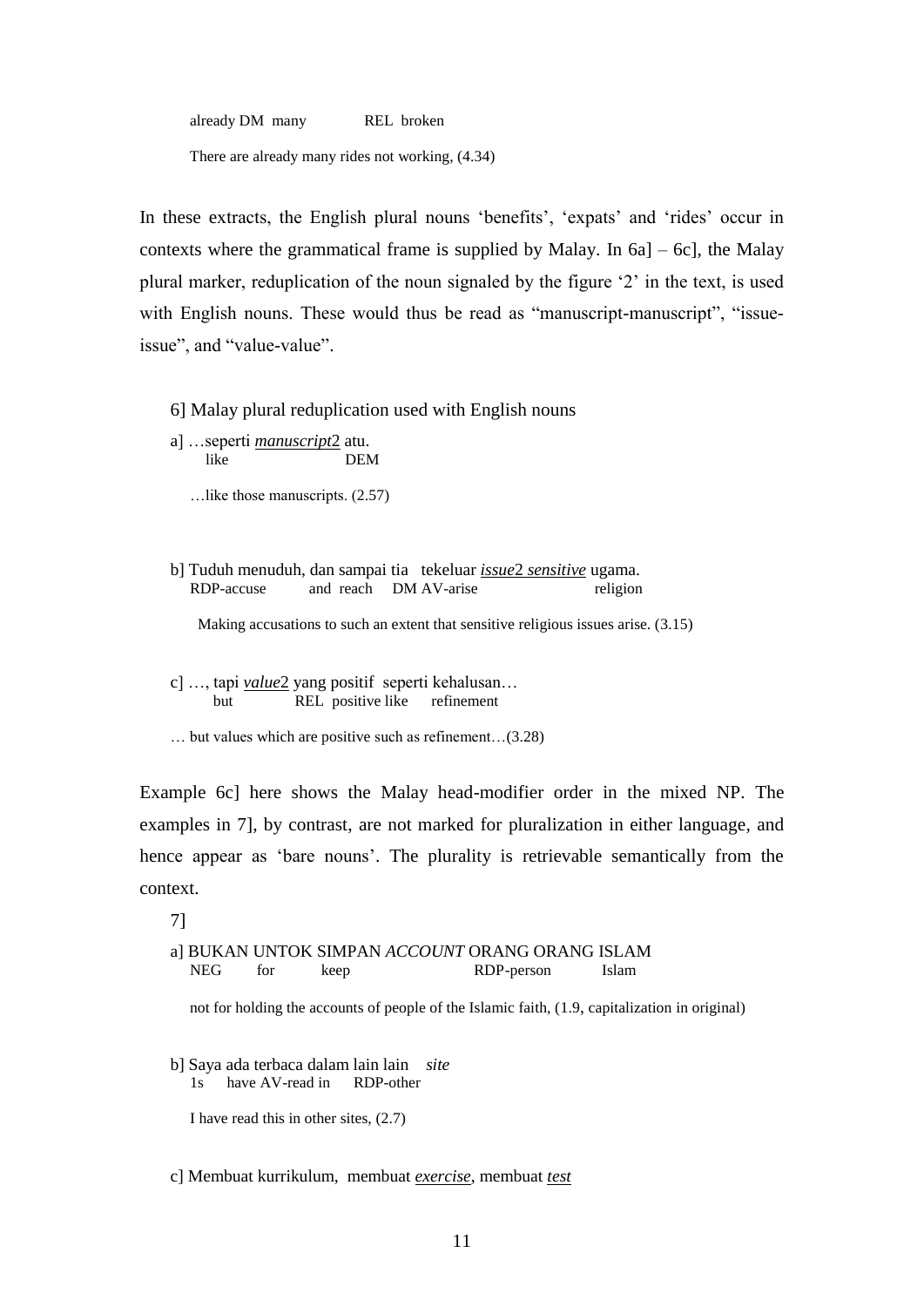AV-do curriculum, AV-do AV-do

Making up the curriculum, making up exercises, making up tests, (3.1)

The evidence from noun phrases shows that there is variability in the extent of dominance of Malay head-modifier structure. Sometimes English modifier-head is maintained ("public transport", "carrying capacity"). These groups, exemplified in [2] above, contravene Myers Scotton's (2002, p. 59) revised criteria for identification of the matrix language, and in her analysis would presumably be categorized as "EL islands". There are, however, also many cases of English nominal groups with the Malay head-modifier order ("body sexy" in [3c]). In the case of plurals there is likewise a slightly higher frequency of English nominals showing English '–s' pluralization over those showing Malay reduplication. Many English nominals that would show plurality in a monolingual English group, however, appear as bare nouns in cases where plurality is retrievable from the textual context. Pluralization thus shows a similar pattern of variability to that found in NP structure.

#### Verb inflections

With verb inflections a variable pattern similar to those of noun phrases can be observed. Verbs in Malay do not inflect for tense, which is marked adverbially (Cumming, 1991; Svalberg  $\&$  Fatimah, 1998). In the corpus there are seventeen verbal groups which show retention of English inflections, auxiliaries, and the infinitive marker 'to'. All of these are internally well-formed in English; three examples are given in 8].

8]

a] membuka ladang kah, *enjoying your pension,.,* bagi tah chan orang yang muda AV-open farm INT give DM chance person REL young

cultivating a farm maybe, enjoying your pension.., give a chance to our young people, (1.10)

b] *I'm sure* ada salah silapnya penjualan rumah tu have wrong mistake-3sPOSS sale house DEM

I'm sure there were mistakes in the sale of that house, (2.22)

c] *Don't you think* kitani macam ketulahan saja 1pi like misfortune only

Don't you think we're just like unfortunate people, (4.29)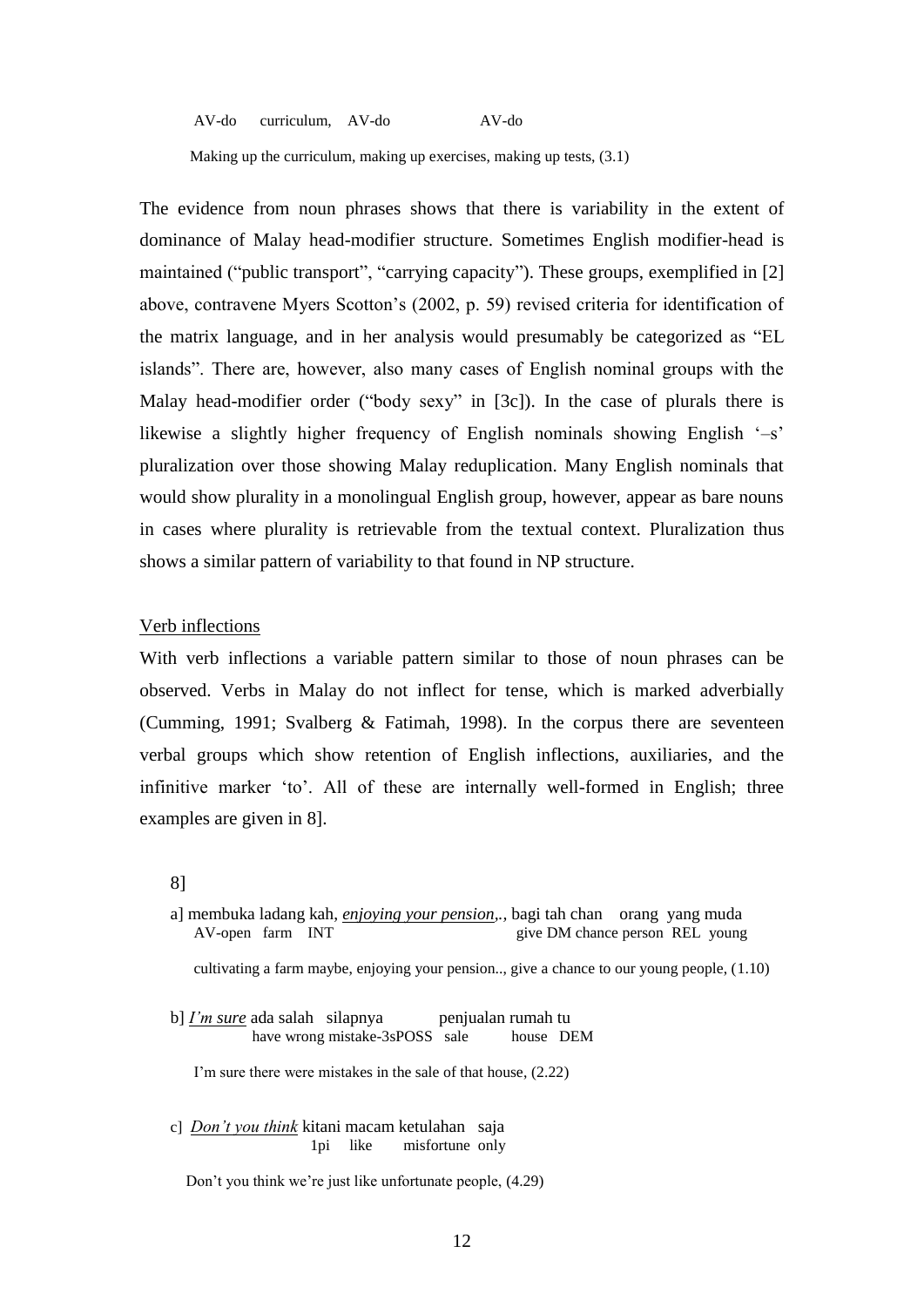As with the close collocations in the mixed NPs in 2] above, these would be classified as "EL islands" in Myers Scotton's MLF theory.

There are twenty examples of verbal groups occurring in main language-Malay or equal language alternation environments which have uninflected English base-form verbs, and thus are located further along the continuum towards monolingual Malay. In these instances the Malay syntax is more dominant, resulting in non-occurrence of inflections or auxiliaries required by English.

9]

a] *…ex minister* atu, kana *remove from office due to this housing scheme* DEM PASS

the ex-Minister was removed from office due to this housing scheme, (2.22)

- b] jan kechewa sasudah membacha apa si Dato Huzair *announce* atu NEG-IMP disappoint after AV-read what DEM (name) DEM Don't be disappointed once you've read what Dato Huzair has announced, (3.17)
- c] Ataupun macam mana kalau kitani *start competition* mencari kesalahan nya… or-DM like what if 1pi AV-find error 3p-POSS

Or how about if we started a competition to find the errors in it… (4.39)

As with the NPs, there are fewer examples of Malay verb phrases occurring in main language-English environments: only five in the whole corpus. Two of these are given in 10].

### 10]

a] *Then at the end of time our population* jadi 0 become

Then at the end of time our population will become zero, (1.31)

b] *so they prefer to* minum kopi drink coffee

So they prefer to drink coffee, (2.26)

There are no examples of Malay verbs with English bound morphemes.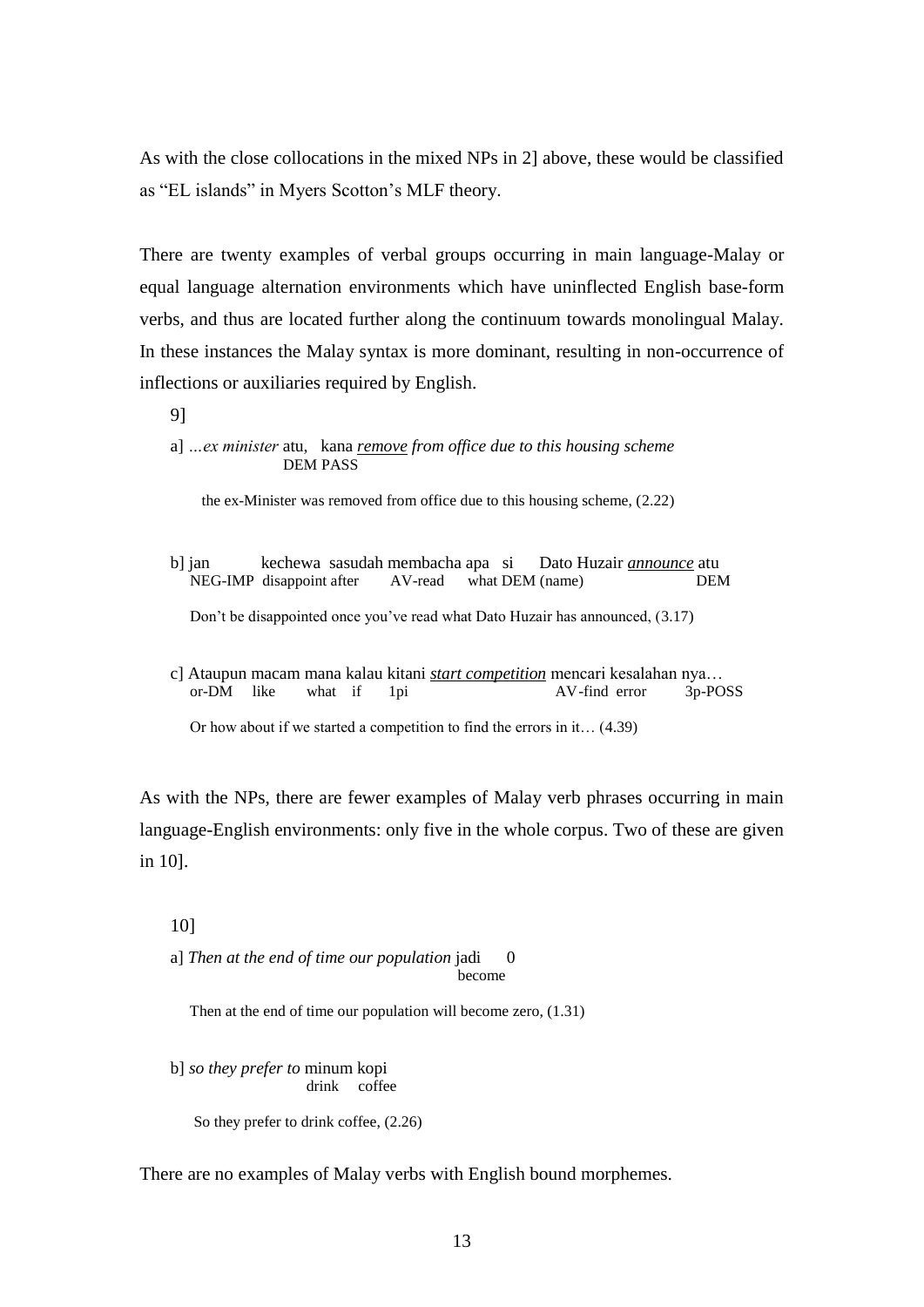Evidence from the mixed verbal groups exemplified here once again points towards variability, with a similar number of instances of retention of English inflections and verbal group order, as shown in example set 8], and instances where English verbs are not inflected or do not have infinitive markers or auxiliaries. Investigation of a larger corpus would of course yield more reliable findings in this area.

#### **Language choice across threads of postings**

As well as grammatical analysis of areas of non-congruence, the use of a corpus of consecutive postings allows discoursal investigation of language choice and lexical choice across threads of postings on the same topic. Patterns of both maintenance of a consistent choice of language, and alternation between different language choices, are found to occur within these threads. Table 3 presents an overview of the four tranches of postings which constitute the corpus for this study.

Table 5

| Data Set &           | <b>Number</b><br>$\iota$ | <i>Number</i><br>of | 'Standalone' |
|----------------------|--------------------------|---------------------|--------------|
| total postings       | threads                  | postings within     | postings     |
| in each set          |                          | each thread         |              |
| (64)<br>$\mathbf{1}$ | 4                        | 41/2/6/5            | 10           |
|                      |                          | $= 54$              |              |
| 2<br>(61)            | 5                        | 16/7/5/9/2          | 22           |
|                      |                          | $= 39$              |              |
| 3<br>(46)            | 3                        | 25/3/15             | 3            |
|                      |                          | $= 43$              |              |
| (40)<br>4            | 4                        | 3/2/7/7             | 21           |
|                      |                          | $= 19$              |              |

#### *Threads of postings*

No consistent pattern is found for language choice within threads on the same topic, nor is there any identifiable pattern of language choice correlating with posting topic. The longest thread is the "Brunei – the best" thread of 41 postings in set 1. (Names are taken from the title of the initial posting in the respective thread). This thread contains examples of all five language choice categories, as shown in Table 4. The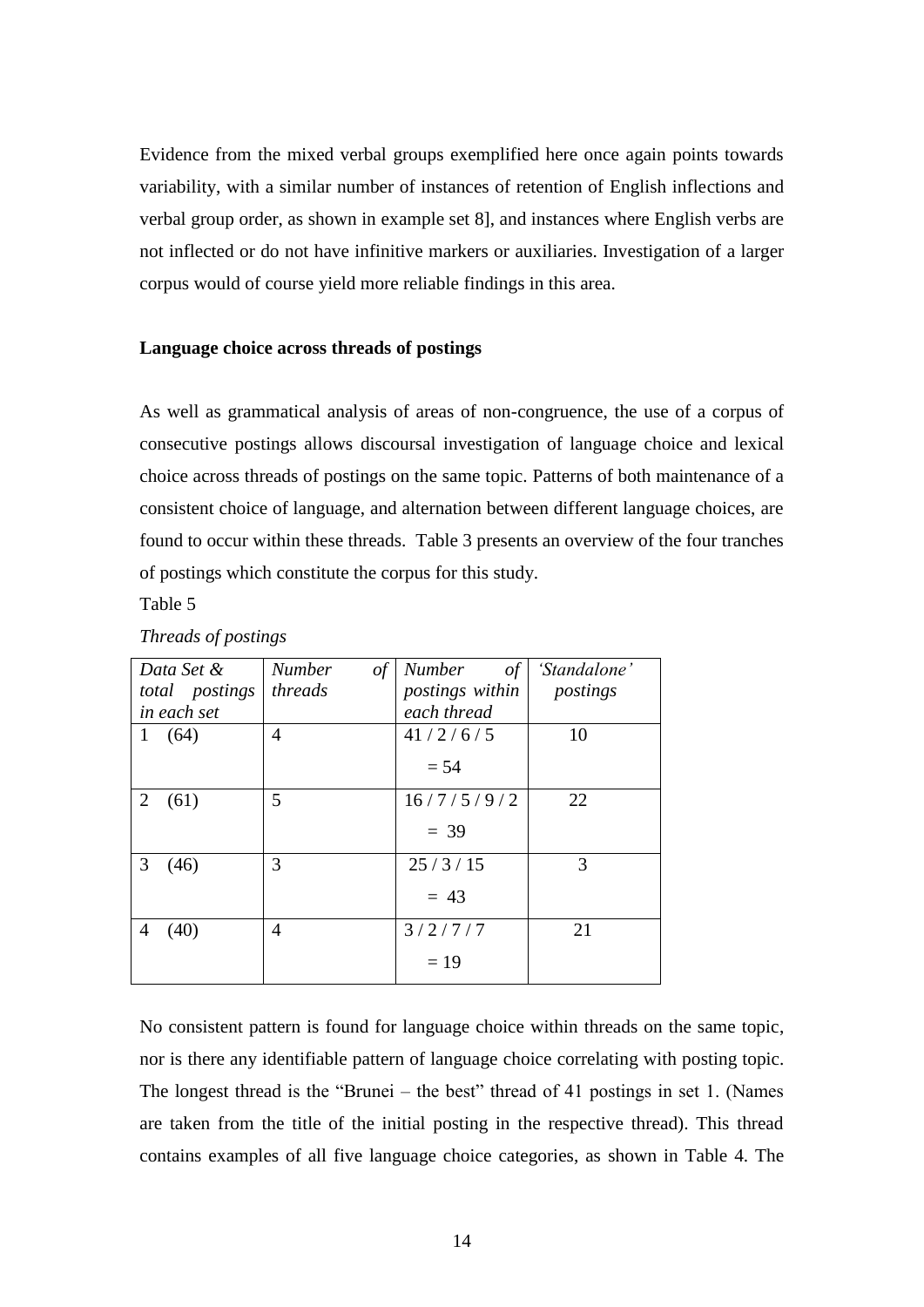same applies to the "Rumah Expo99" thread in set 2, which has 16 postings. The "BIA and Global" thread of 25 postings in set 3 includes postings in all categories except Malay-only. The "BB hearsay" thread, also in set 3, consists of 15 postings in all categories except main language-English.

Table 6

| Thread               | Number<br>of | Malay<br>only  | $ML$ -<br>M | $= LA$         | ML<br>E                  | English<br>only | Initial<br>posting      | 2 <sup>nd</sup><br>posting<br>number<br>& |
|----------------------|--------------|----------------|-------------|----------------|--------------------------|-----------------|-------------------------|-------------------------------------------|
|                      | postings     | $(M-)$         |             |                |                          | $(E-)$          | &<br>number<br>language | language                                  |
| Brunei-the           | 41           | $\overline{2}$ | 9           | 3              | 12                       | 15              | $1.1 \text{ E}$         | 1.2 E                                     |
| best (set $1$ )      |              |                |             |                |                          |                 |                         |                                           |
| Rumah                | 16           | 1              | 4           | $\overline{2}$ | 3                        | 6               | $2.1$ ML-M              | $2.3$ E-                                  |
| $Expo99$ (set 2)     |              |                |             |                |                          |                 |                         |                                           |
| <b>BIA</b><br>and    | 25           |                | 6           | $\overline{2}$ | 10                       | 7               | 3.2 E                   | $3.4 E-$                                  |
| Global (set 3)       |              |                |             |                |                          |                 |                         |                                           |
| <b>BB</b><br>hearsay | 15           | $\overline{2}$ | 6           | 2              | $\overline{\phantom{0}}$ | 5               | $3.9E-$                 | $3.10 E-$                                 |
| (set 3)              |              |                |             |                |                          |                 |                         |                                           |

*Language choice in four threads*

At a lower level within these threads there are patterns of lexical choice, lexical cohesion and collocational chains which occur within and between postings. The bilingual participants, replying to previous postings, are able to make choices about maintaining the same lexeme or switching to a synonym or near-synonym in the other language. In the "Brunei  $-$  the best" thread, the initial posting (numbered as 1.1) discusses the topic of concerts and live music being banned in Brunei. In this Englishonly text, the words 'ban' and 'concerts' are used. Throughout the thread this topic is continually recycled, and these English terms recur throughout, without translation. For instance, posting 1.38, classified as main language-Malay, contains this partial sentence

11]

*…*macam *concert* atu kalau ada hasrat kan mem*ban*, cara nya sanang saja, *u*  like DEM. if have desire FUT AV-ban, way 3sPOSS easy only, 2p

kuatkan *rules and regulations* nya, … AV- enforce 3sPOSS

As for those concerts, if you want to ban them, it's easy; you just enforce the rules and regulations,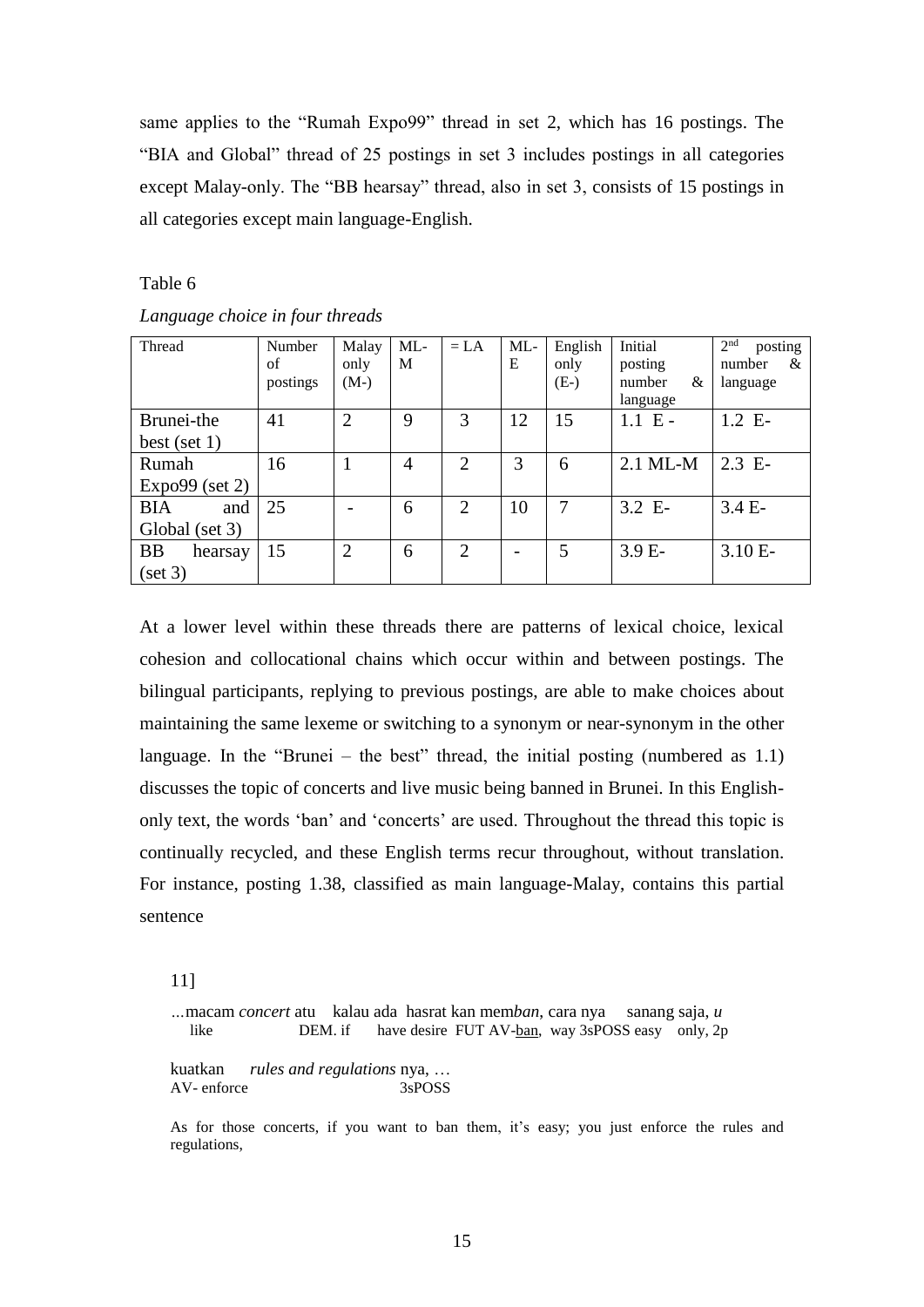This is a conscious choice to maintain these English lexemes on the part of the text producers, not the result of any lack of suitable terms in Malay for 'concert' and 'ban'.

In contrast, in the "Rumah Expo99" thread, where the topic is a housing development scheme, there is constant switching back and forth between Malay and English NPs referring to this housing scheme, throughout the whole thread of sixteen postings. Thus the initial posting (2.1, ML-M) refers to 'Projek rumah expo atu" ('that Expo housing project'), but in the reply (posting 2.3) in monolingual English it is taken up as "Expo House 99". The third posting (2.4, ML-E) refers to "the housing expo" and "the Expo thingy", and these Malay and English phrases recur throughout this thread.

These patterns, of both maintenance and alternation of key lexical expressions related to the message topic illustrate the choices available to Malay-English bilingual text producers. They can be viewed as strong evidence that participants are writing for a fully bilingual Bruneian online community, of which they are members. There is an assumption on the part of text producers that content words, both in Malay and in English, will be fully understood and accessible. There are very few examples of parallel, in-text translation. It seems that the discussion forums are not intended for 'outsiders', as no allowances are made for non-Malay speakers, but neither are the majority of postings accessible to monolingual Brunei Malay speakers. The findings showing no strong relationship between topic and language choice  $(+ or - alternation)$ further support this view.

### **Discussion**

The findings from this study can be situated within ongoing debates in the field of code-switching and LA research. Myers Scotton (2002, pp. 59-61) insists that there is always inequality between the matrix and embedded languages in codemixed environments. Jacobson (2001a, pp. 63-69), following Bentahila and Davies (1998), claims that there can also be language alternation in which both languages play an equal role, and offers evidence of this from Malay-English code switching in Malaysia. The corpus of CMC texts analysed here shows both these patterns. Whilst most texts in the corpus show a predominance of one or other language, a substantial minority show intricate patterns of alternation, with some texts showing equal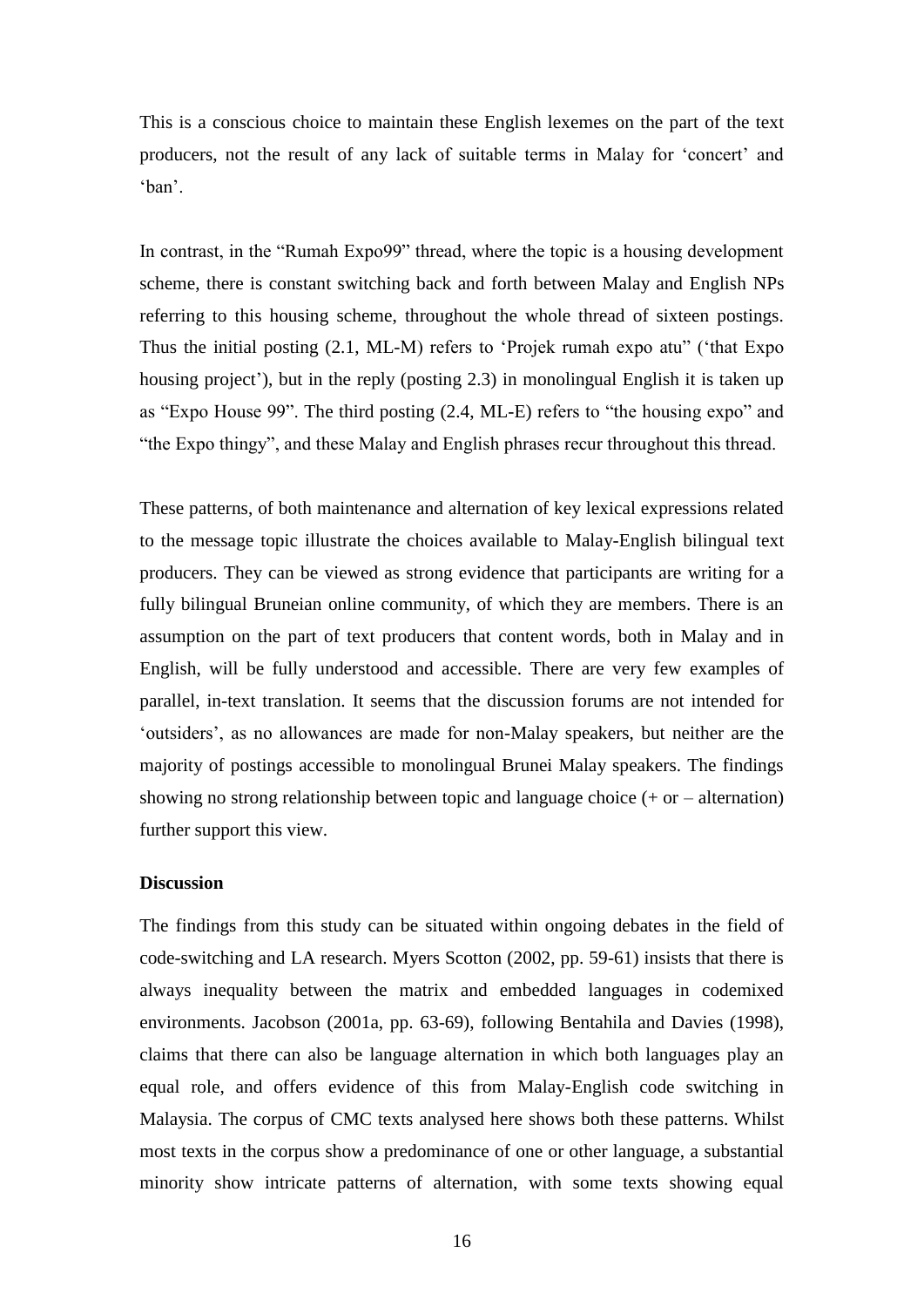language alternation, in which meaning is constructed through the use of both grammars at sentence-, group- and even at word-level (e.g. "mem*ban*" in example 11] above).

As shown in both the statistical overview of the whole corpus of 211 texts, and in the analysis of alternation across a range of grammatical categories, alternation occurs to varying degrees, from none whatsoever in the Malay-only and English-only postings, to the multiple intrasentential alternations exemplified in the text (2.58) in example [1] above.

Further sociolinguistic analysis of the reasons for the language choices made by Bruneian online forum participants lies beyond the scope of this paper. The increased intranational role of English in the Bruneian speech community, exemplified by the adoption of English- and Malay-medium education under the bilingual policy, in place since 1985, is clearly a major factor here. This has led to the emergence of a bilingual discourse community with high levels of proficiency in both Malay and English, a prerequisite for the production of texts showing intricate patterns of LA.

### **Conclusion**

Regularities, rather than hard-and-fast rules, can be stated in the framework of a 'weakened' version of Myers Scotton's Matrix-Language-Frame theory. This identifies a 'main' language at the level of each individual posting text, rather than a matrix language at the level of the "projection of complementizer" as proposed by Myers Scotton. These regularities cannot claim to be predictive beyond the basic level of observational accuracy, and arise as a result of the high propensity for congruence of Malay and English syntactic categories, noted by Sebba (1998, p.18).

If the MLF approach is thus modified to one which determines the main language of texts showing a measure of language alternation, this facilitates analysis both at the level of the clause or syntactic group and, at the discoursal level, of the whole text. It also allows for intertextual analysis of a corpus of texts belonging to the same genre and from the same domain.

Both the regularities and the variability are also attributable to the medium of online discussion forum postings in which the texts appear. The important role played by this CMC medium becomes even more apparent in the analysis of discoursal features,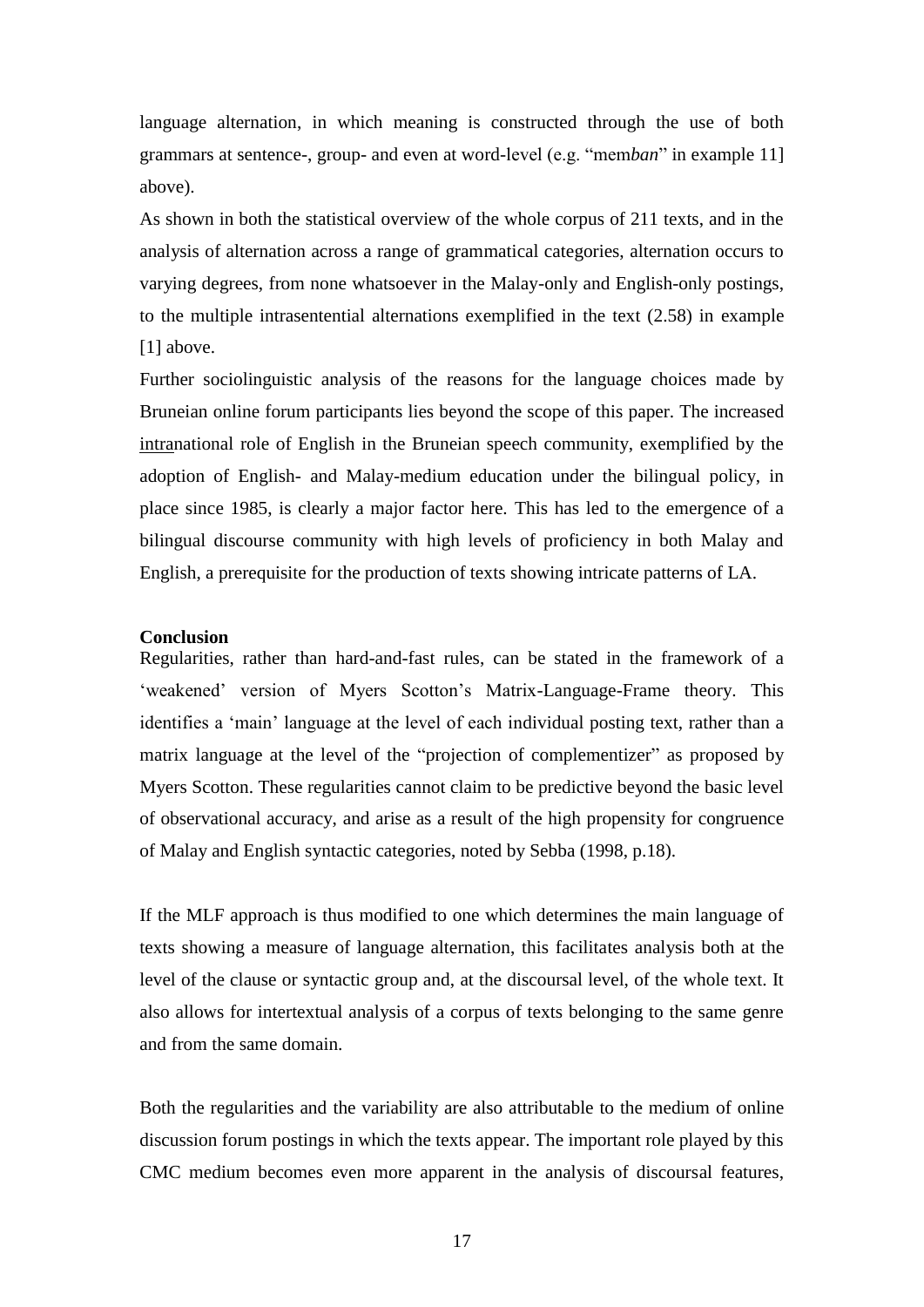such as lexical cohesive ties within and between postings. Unlike in face-to-face conversational interaction, participants have access to all that has gone before, simply by scrolling down through previous postings in the thread in order to view the lexical choices made by previous message posters.

To address directly the question posted in the paper title, the partnership is unequal in terms of the language choice in the whole corpus, as shown by the predominance of English-only texts in the figures in Table 1. There is much evidence to support the asymmetrical matrix language and embedded language formulation of Myers Scotton (1993). Yet there is also sufficient evidence of texts showing equal language alternation, and of mixed groups in which both languages contribute to the grammatical framework. These demonstrate that the Bruneian bilingual participants in the online discussion forums are able to choose between any of the five categories of language choice, and to use the grammatical systems of both Malay and English in their text construction.

Jacobson's claim about the predominance of Malay head-modifier word order in NPs (2001, p.189) has been further investigated, and is not supported by the evidence from this corpus of CMC texts: in fact there are almost twice as many examples of English modifier-head NP structure.

The first research question, "How much language alternation occurs in the postings, as opposed to monolingual texts?", has been answered through the overview of language choice and the classification of the 211 postings in the corpus into five distinct categories, showing a near-even split between monolingual and mixedlanguage texts.

The second research question - "How is the language alternation achieved?"- has been addressed through analysis and discussion of three areas where the grammars of Malay and English are non-congruent. This shows that at the level of the syntactic group there is variability in the extent to which English and Malay dominate. Whilst there is evidence to support the asymmetric MLF model, there is also evidence showing the operation of both grammatical systems, termed equal language alternation.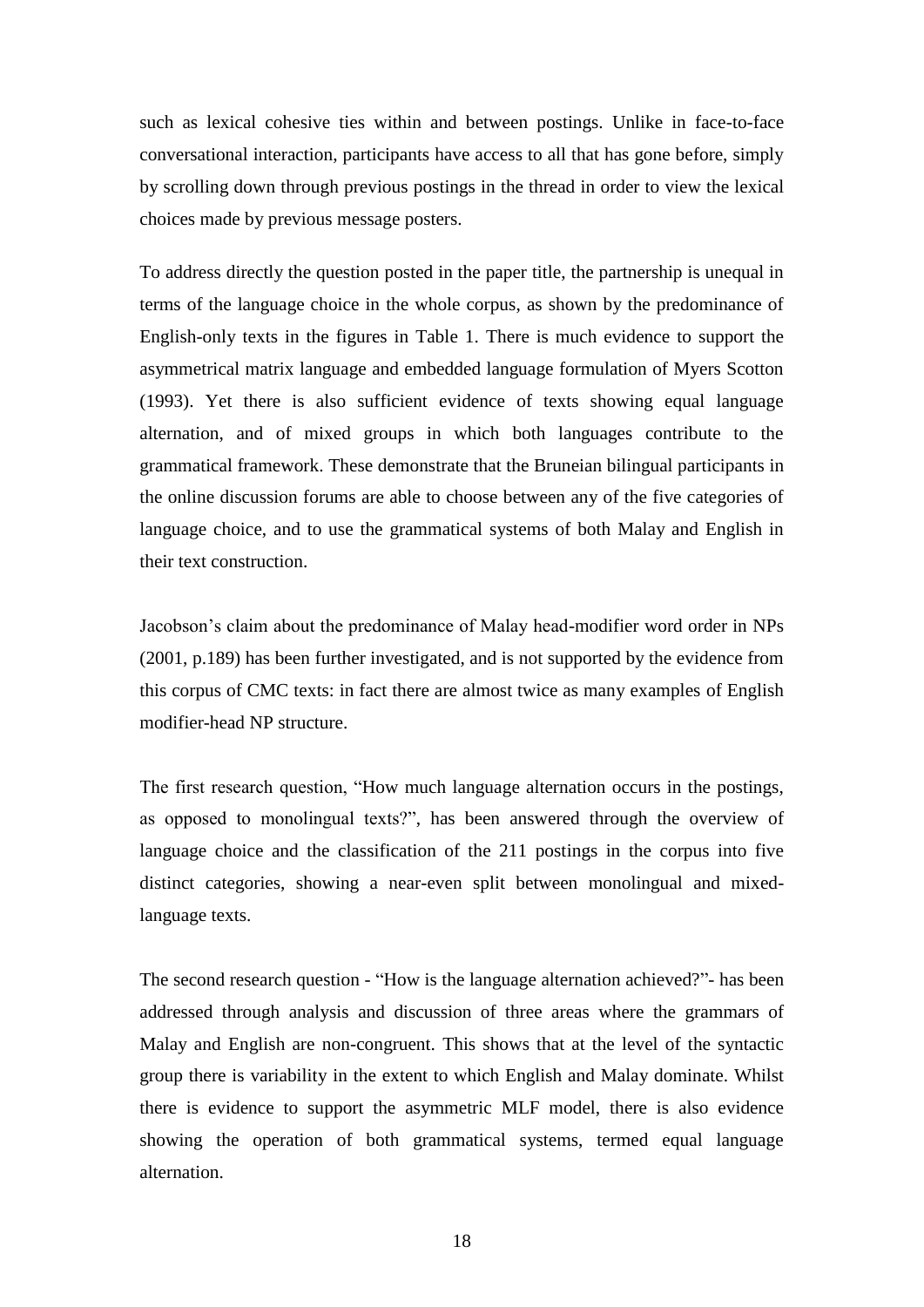In the CMC domain text producers are able to plan, draft and redraft their text before posting it online. Hence one might expect greater separation of the languages. Yet there is a substantial amount of LA, with 50% of the posting texts showing some measure of alternation. This is accomplished through the text producers' high levels of bilingual proficiency, which facilitates language alternation.

Note

1: Transcription and glossing conventions used in this paper:

 $\mathcal{L}_\text{max} = \frac{1}{2} \sum_{i=1}^n \frac{1}{2} \sum_{i=1}^n \frac{1}{2} \sum_{i=1}^n \frac{1}{2} \sum_{i=1}^n \frac{1}{2} \sum_{i=1}^n \frac{1}{2} \sum_{i=1}^n \frac{1}{2} \sum_{i=1}^n \frac{1}{2} \sum_{i=1}^n \frac{1}{2} \sum_{i=1}^n \frac{1}{2} \sum_{i=1}^n \frac{1}{2} \sum_{i=1}^n \frac{1}{2} \sum_{i=1}^n \frac{1}{2} \sum_{i=1}^n$ 

English text is in *italics.*

Citation from the online discussion forum postings is verbatim.

"-2", in the top line of text following nouns, signals reduplication of the noun (e.g. barang2 = barang-barang, 'things')

Numbers following the free translation indicate the posting in the corpus from which the example is taken.

*/* \ : slash and backslash marks denote English> Malay and Malay>English code switches, numbered within full-text extracts

Abbreviations used in the interlinear glosses

| first-person singular pronoun         |
|---------------------------------------|
| first-person plural inclusive pronoun |
| first-person plural exclusive pronoun |
| third-person singular pronoun         |
| third-person plural pronoun           |
|                                       |
|                                       |
|                                       |
| discourse particle / marker           |
|                                       |
|                                       |
| interrogative particle / marker       |
|                                       |
|                                       |
|                                       |
|                                       |
|                                       |

#### **References**

Bentahila, A., & Davies, E. (1998) 'Codeswitching: An unequal partnership?', in R. Jacobson (ed.), *Codeswitching Worldwide*, pp. 25-49. Berlin: Mouton de Gruyter.

Cumming, S. (1991) *Functional change: The case of Malay constituent order*.

Berlin: Mouton de Gruyter.

Jacobson, R. (1993). Penyatuan dan kontras dalam alternasi antara dua bahasa yang berbeza dari segi genetic: Penukaran kod Bahasa Melayu-Inggeris. *Jurnal Dewan Bahasa, Mei 1993*, 399-427.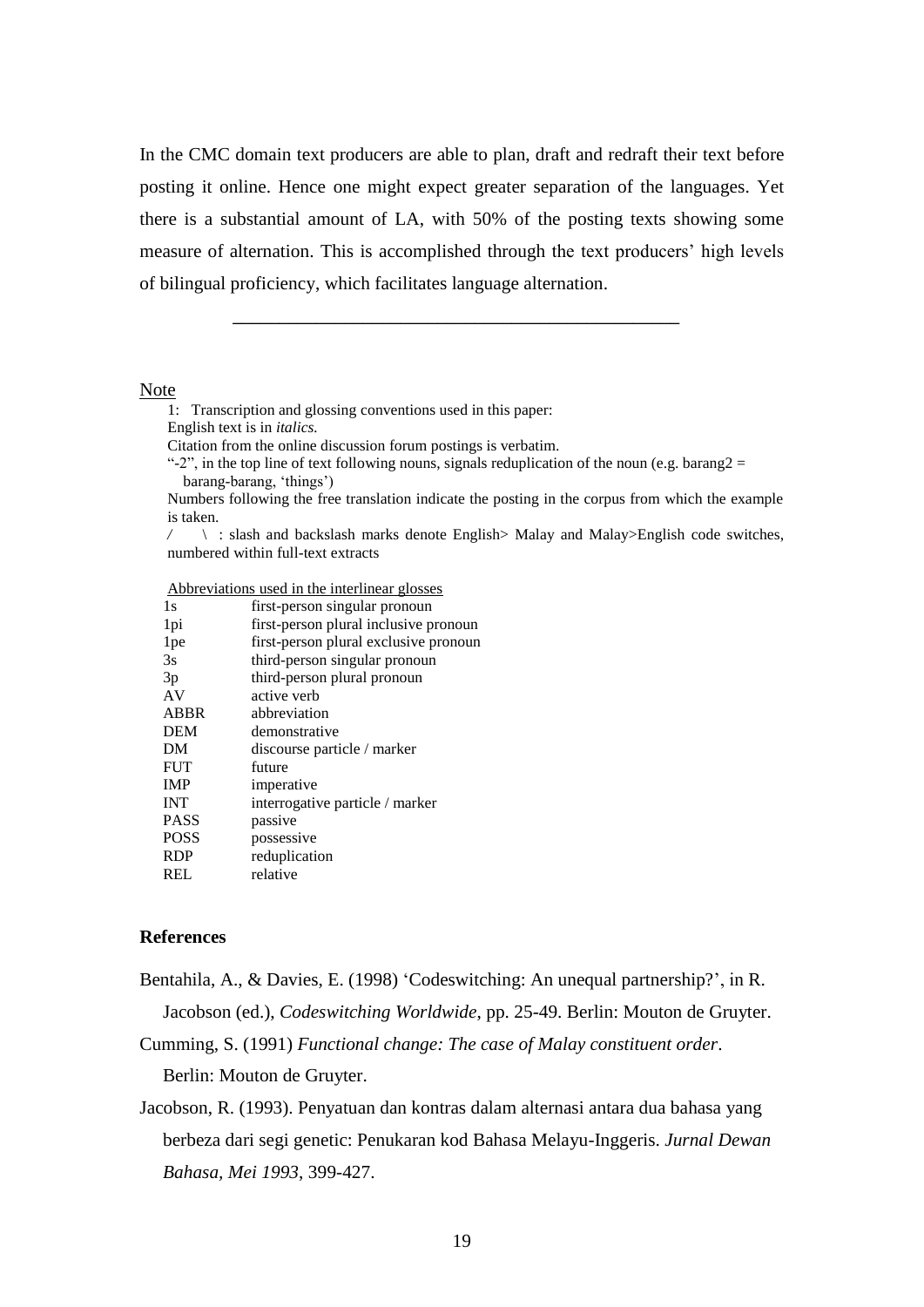- Jacobson, R. (1997) 'In search of the deeper message: Codeswitching rationales of Mexican-Americans and Malaysians', in M. Hellinger & U. Ammon (Eds.) *Contrastive Sociolinguistics. Contributions to the Sociology of Language 71*, pp.77-102. Berlin: Mouton de Gruyter.
- Jacobson, R. (1998) 'Conveying a broader message through bilingual discourse: An attempt at contrastive codeswitching research', In R. Jacobson (ed.), *Codeswitching Worldwide*, pp. 51-76. Berlin: Mouton de Gruyter.
- Jacobson, R. (2001a) 'Language alternation: The third kind of codeswitching Mechanism', in R. Jacobson (ed.) *Codeswitching Worldwide II,* pp. 59-76. Berlin: Mouton de Gruyter.
- Jacobson, R. (2001b) 'Aspects of scholarly language use in Malaysia: Switching codes in formal settings'. in U. Ammon (ed.) *The dominance of English as a language of science on the non-English communities*, pp. 177-192. Berlin: Mouton de Gruyter.
- McLellan, J. (2005) *Malay-English language alternation in two Brunei Darussalam online discussion forums*. PhD thesis, Curtin University of Technology. Available via

<http://adt.curtin.edu.au/theses/available/adt-WCU20060213.092157/>

- Myers Scotton, C. (1993) *Duelling languages: Grammatical structure in codeswitching*. Oxford, UK: Clarendon Press.
- Myers Scotton, C. (1997) 'Afterword', in C. Myers Scotton, (1993, paperback edn., 1997), *Duelling languages: Grammatical structure in codeswitching,* pp. 240- 259. Oxford, UK: Clarendon Press.
- Myers Scotton, C. (2002) *Contact Linguistics: Bilingual encounters and grammatical outcomes.* Oxford, UK: Oxford University Press.
- Myers Scotton, C. (2006) *Multiple voices: An introduction to bilingualism*. Malden, MA: Blackwell Publishing.
- Sebba, M. (1998) 'A congruence approach to the syntax of code switching', *International Journal of Bilingualism, 2* (1), 1-19.
- Svalberg, A.M-L., & Fatimah Haji Awang Chuchu, Hajah (1998) 'Are English and Malay worlds apart? Typological distance and the learning of tense and aspect Concepts', *International Journal of Applied Linguistics 8* (1), 27-60.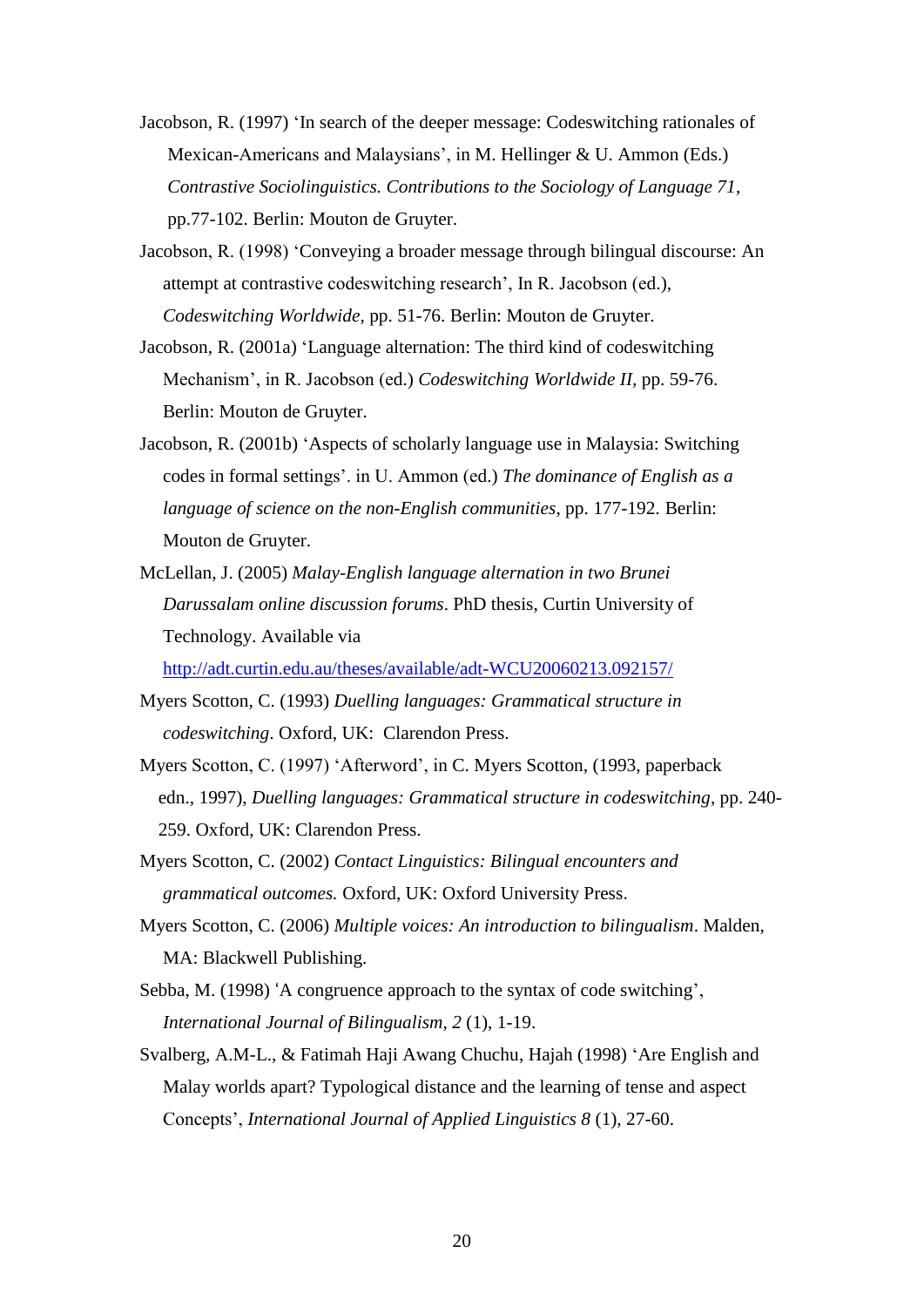*Biodata:*

James McLellan works in the Department of General and Applied Linguistics at the University of *Waikato, Aotearoa/New Zealand. He taught in the Department of English Language and Applied Linguistics at Universiti Brunei Darussalam from 1989 to 2002, and obtained a PhD from Curtin University of Technology in 2005. His research interests include Malay-English language alternation and language policy in education in Southeast Asia. Email:* [mclellan@waikato.ac.nz](mailto:mclellan@waikato.ac.nz)

### **Abstract in French & Spanish:**

#### **Lorsque deux grammaires coïncident: L'alternance entre le malais et l'anglais dans les salons de discussion publics sur l'Internet.**

L'alternance codique entre l'anglais et le malais est un sujet assez bien recherché. Cependant, il y a très peu d'études sur cette alternance dans le contexte de la communication électronique.

Cet article présente les résultats des recherches sur l'utilisation du malais et de l'anglais par les Brunéiens qui participent en deux salons de discussion asynchroniques.

L'article porte sur deux questions de recherche:

• combien d'alternance se manifeste dans les textes, par opposition aux textes unilingues;

• comment cette alternance s'accomplit, dans les domaines où le malais et l'anglais montrent un manque de congruence grammatique.

La première question est abordée par l'analyse de choix de langue dans un corpus de textes tiré de deux salons de discussion Brunéiens. Les résultats révèlent une division à peu près égale entre les textes unilingues (soit en malais soit en anglais), et les textes mélangés.

Pour la deuxième question, l'article analyse trois domaines spécifiques où la grammaire du malais et celle de l'anglais sont incompatibles: l'ordre des constituents dans les phrases nominales, et la morphologie inflexionelle nominale et verbale.

Les conclusions de cette enquête se rapportent aux débats théoriques des chercheurs dans le domaine :

- si le rôle des deux langues est toujours asymétrique, où une langue fournit le cadre grammatical et l'autre le contenu lexical, ou autrement,
- si les deux langues peuvent contribuer également à la structure grammaticale et au contenu lexical du texte.

### **Cuando dos gramáticas coinciden: el cambio de código malayo inglés en los textos de web de comentario público**

Aunque ha habido gran cantidad de investigación acerca del cambio de código malayo inglés, hasta ahora poca investigación ha sido llevada a cabo respecto al cambio en foros públicos de web.

Esta ponencia descubre los resultados de una investigación corriente sobre el uso del malayo e inglés bruneano en los mismos foros.

En esta misma investigación se plantean dos cuestiones:

- La ocurrencia del cambio de código en los mensajes web a diferencia de los textos monolingües;